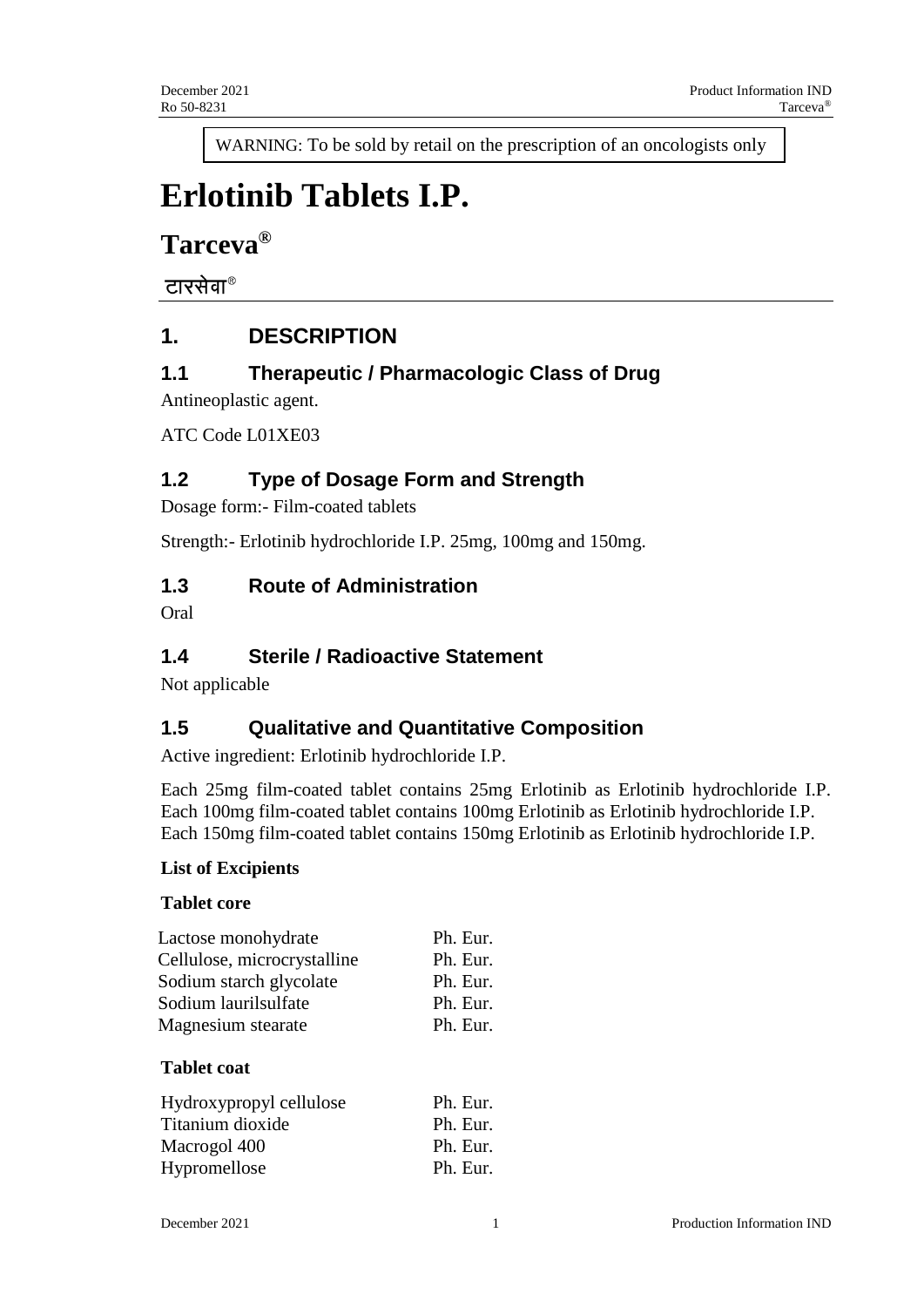# **2. CLINICAL PARTICULARS**

# **2.1 Therapeutic Indications**

#### *Non-small cell lung cancer:*

Tarceva is indicated for the first-line and maintenance treatment of patients with locally advanced or metastatic non-small cell lung cancer (NSCLC) with EGFR activating mutations.

Tarceva is also indicated for the treatment of patients with locally advanced or metastatic non-small cell lung cancer after failure of at least one prior chemotherapy regimen.

#### *Pancreatic cancer:*

Tarceva in combination with gemcitabine is indicated for the first-line treatment of patients with locally advanced, unresectable or metastatic pancreatic cancer.

# **2.2 Dosage and Administration**

#### **General**

#### *Non-small cell lung cancer*:

EGFR mutation testing should be performed prior to initiation of Tarceva as first-line or maintenance therapy in patients with locally advanced or metastatic NSCLC.

The recommended daily dose of Tarceva is 150 mg taken at least one hour before or two hours after the ingestion of food.

#### *Pancreatic cancer*:

The recommended daily dose of Tarceva is 100 mg taken at least one hour before or two hours after the ingestion of food, in combination with gemcitabine (see the label of gemcitabine for the pancreatic cancer indication).

#### **Special Dosage Instructions**

Drug Interactions: Concomitant use of CYP 3A4 substrates and modulators may require dose adjustment (see section 2.8 Interactions with other Medicinal Products and other Forms of Interaction).

When dose adjustment is necessary, it is recommended to reduce in 50 mg steps (see sections 2.4 Warnings and Precautions and 2.8 Interactions with other Medicinal Products and other Forms of Interaction).

Hepatic impairment: Erlotinib is eliminated by hepatic metabolism and biliary excretion. Although erlotinib exposure was similar in patients with moderately impaired hepatic function (Child-Pugh score 7-9) compared with patients with adequate hepatic function, caution should be used when administering Tarceva to patients with hepatic impairment. Dose reduction or interruption of Tarceva should be considered if severe adverse reactions occur. Safety and efficacy have not been studied in patients with severe hepatic impairment (see sections 2.4.1, Warnings & Precautions [*Hepatotoxicity*] and 3.2.5, Pharmacokinetics in Special Populations).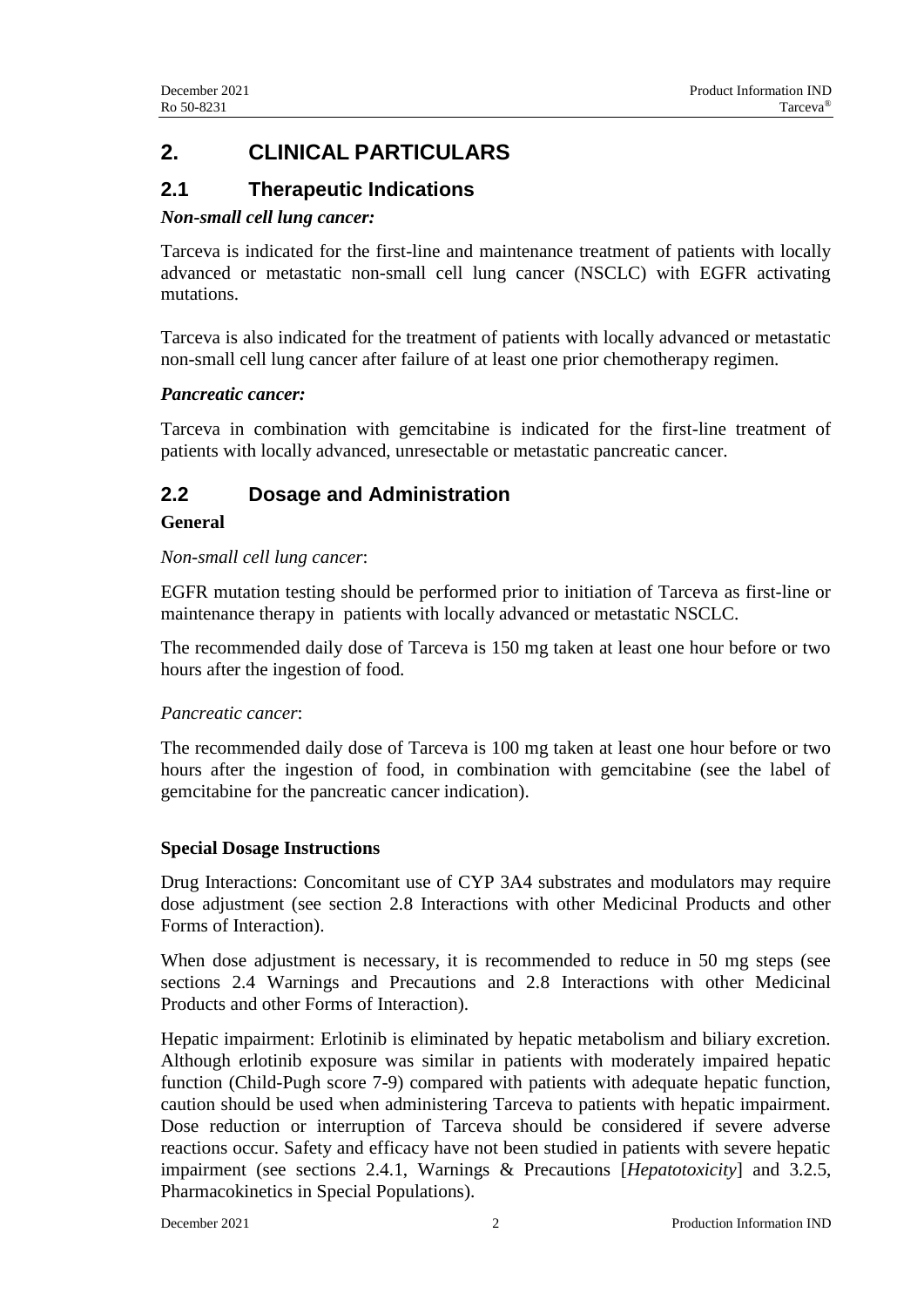Renal impairment: The safety and efficacy of Tarceva has not been studied in patients with renal impairment (see section 3.2.5 Pharmacokinetics in Special Populations).

Pediatric use: The safety and efficacy of Tarceva, in the approved indications has not been established in patients under the age of 18 years.

Smokers: Cigarette smoking has been shown to reduce erlotinib exposure by 50-60%. The maximum tolerated dose of Tarceva in NSCLC patients who currently smoke cigarettes was 300 mg. The 300mg dose did not show improved efficacy in second line treatment after failure of chemotherapy compared to the recommended 150mg dose in patients who continue to smoke cigarettes (see section 2.8, Interactions with other Medicinal Products and other Forms of Interaction and section 3.2.5 Pharmacokinetics in Special Populations).

# **2.3 Contraindications**

Tarceva is contraindicated in patients with severe hypersensitivity to erlotinib or to any component of Tarceva.

# **2.4 Warnings and Precautions**

### **2.4.1 General**

*Assessment of EGFR mutation status:* When assessing the EGFR mutation status of a patient, it is important that a well-validated and robust methodology is chosen to avoid false negative or false positive determinations.

Tarceva has a potential for clinically significant drug-drug interactions (see section 2.8 Interactions with other Medicinal Products and other Forms of Interaction).

*Interstitial Lung Disease:* Cases of interstitial-lung-disease ILD-like events, including fatalities, have been reported uncommonly in patients receiving Tarceva for treatment of NSCLC (non-small cell lung carcinoma), pancreatic cancer or other advanced solid tumors. In pivotal study BR.21, in NSCLC, the incidence of serious ILD-like events was 0.8% in each of the placebo and Tarceva arms. In a meta-analysis of NSCLC randomized controlled clinical trials, the incidence of ILD-like events was 0.9% on Tarceva compared to 0.4% in patients in the control arms. In the pancreatic cancer study in combination with gemcitabine, the incidence of ILD-like events was 2.5% in the Tarceva plus gemcitabine group versus 0.4% in the placebo plus gemcitabine treated group.

Some examples of reported diagnoses in patients suspected of having ILD-like events included pneumonitis, radiation pneumonitis, hypersensitivity pneumonitis, interstitial pneumonia, interstitial lung disease, obliterative bronchiolitis, pulmonary fibrosis, Acute Respiratory Distress Syndrome, lung infiltration and alveolitis. These ILD-like events started from a few days to several months after initiating Tarceva therapy. Most of the cases were associated with confounding or contributing factors such as concomitant or prior chemotherapy, prior radiotherapy, pre-existing parenchymal lung disease, metastatic lung disease, or pulmonary infections.

In patients who develop acute onset of new and/or progressive unexplained pulmonary symptoms, such as dyspnea, cough and fever, Tarceva therapy should be interrupted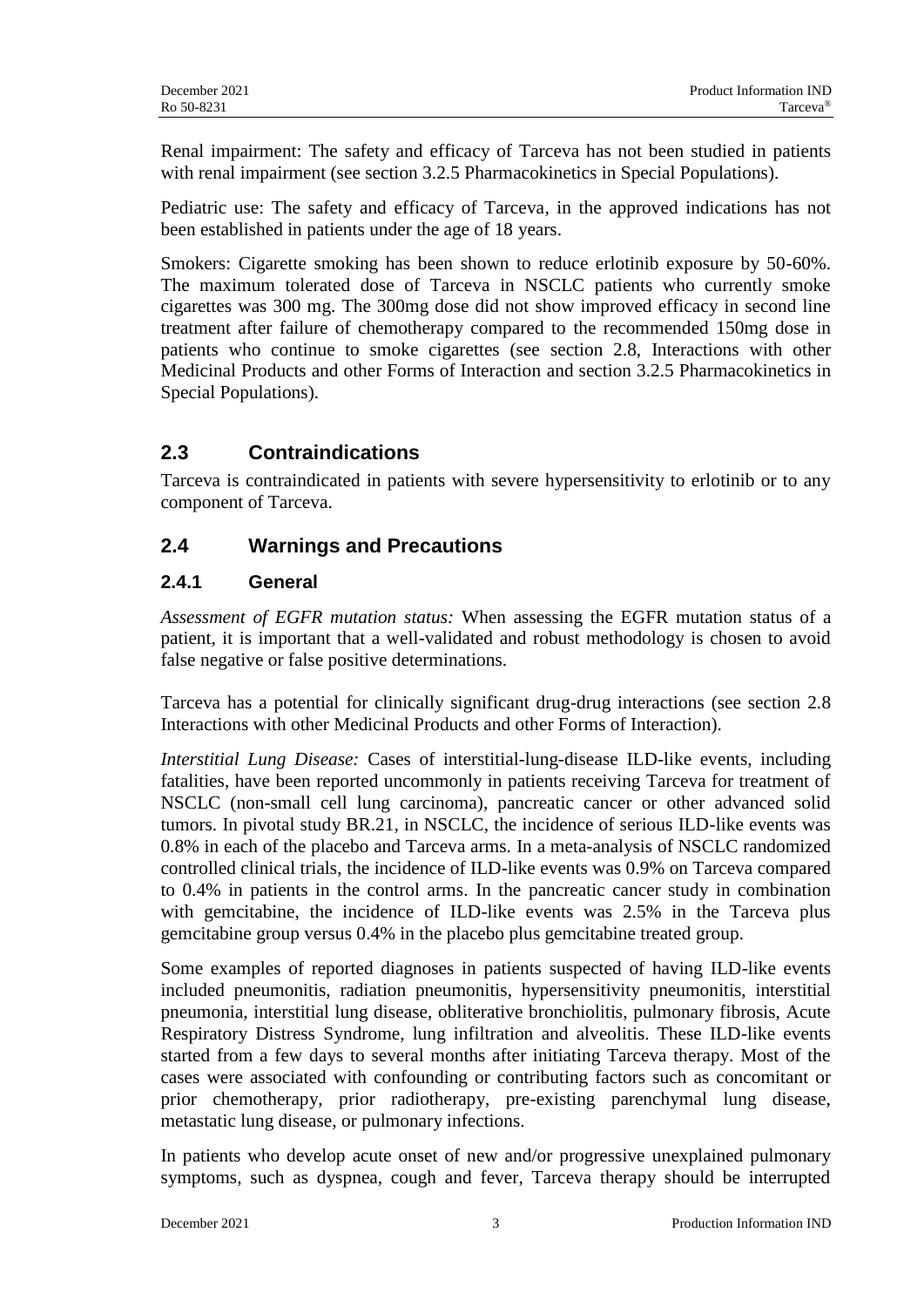pending diagnostic evaluation. If ILD is diagnosed, Tarceva should be discontinued and appropriate treatment initiated as necessary (see section 2.6 Undesirable Effects).

*Diarrhea, dehydration, electrolyte imbalance and renal failure:* Diarrhea has occurred in patients on Tarceva and moderate or severe diarrhea should be treated with loperamide. In some cases, dose reduction may be necessary. In the event of severe or persistent diarrhea, nausea, anorexia, or vomiting associated with dehydration, Tarceva therapy should be interrupted and appropriate measures should be taken to treat the dehydration (see section 2.6 Undesirable Effects). There have been rare reports of hypokalemia and renal failure (including fatalities). Some reports of renal failure were secondary to severe dehydration due to diarrhea, vomiting and/or anorexia while others were confounded by concomitant chemotherapy. In more severe or persistent cases of diarrhea, or cases leading to dehydration, particularly in groups of patients with aggravating risk factors (concomitant medications, symptoms or diseases or other predisposing conditions including advanced age), Tarceva therapy should be interrupted and appropriate measures should be taken to intensively rehydrate the patients intravenously. In addition, renal function and serum electrolytes including potassium should be monitored in patients at risk of dehydration.

*Hepatitis, Hepatic failure:* Rare cases of hepatic failure (including fatalities) have been reported during use of Tarceva. Confounding factors have included pre-existing liver disease or concomitant hepatotoxic medications. Therefore, in such patients, periodic liver function testing should be considered. Tarceva dosing should be interrupted if changes in liver function are severe (see section 2.6 Undesirable Effects). Tarceva is not recommended for use in patients with severe hepatic dysfunction.

Therefore, periodic liver function testing (transaminases, bilirubin, and alkaline phosphatase) is recommended. In the setting of worsening liver function tests, dose interruption and/or dose reduction with frequent liver function test monitoring should be considered. Tarceva dosing should be interrupted or discontinued if total bilirubin is  $>3 x$ ULN and/or transaminases are  $>5$  x ULN in the setting of normal pretreatment values.

*Patients with Hepatic Impairment:* In a pharmacokinetic study in patients with moderate hepatic impairment (Child-Pugh B) associated with significant liver tumor burden, 10 out of 15 patients died on treatment or within 30 days of the last Tarceva dose. One patient died from hepatorenal syndrome, 1 patient died from rapidly progressing liver failure and the remaining 8 patients died from progressive disease. Six out of the 10 patients who died had baseline total bilirubin > 3 x ULN suggesting severe hepatic impairment. Treatment with Tarceva should be used with extra caution in patients with total bilirubin  $> 3$  x ULN. Patients with hepatic impairment (total bilirubin  $>$  ULN or Child-Pugh A, B and C) should be closely monitored during therapy with Tarceva. Tarceva dosing should be interrupted or discontinued if changes in liver function are severe such as doubling of total bilirubin and/or tripling of transaminases in the setting of pretreatment values outside normal range.

*Gastrointestinal Perforation:* Patients receiving Tarceva are at increased risk of developing gastrointestinal perforation, which was observed uncommonly (including some cases with a fatal outcome). Patients receiving concomitant anti-angiogenic agents, corticosteroids, NSAIDs, and/or taxane based chemotherapy, or who have prior history of peptic ulceration or diverticular disease are at increased risk. Tarceva should be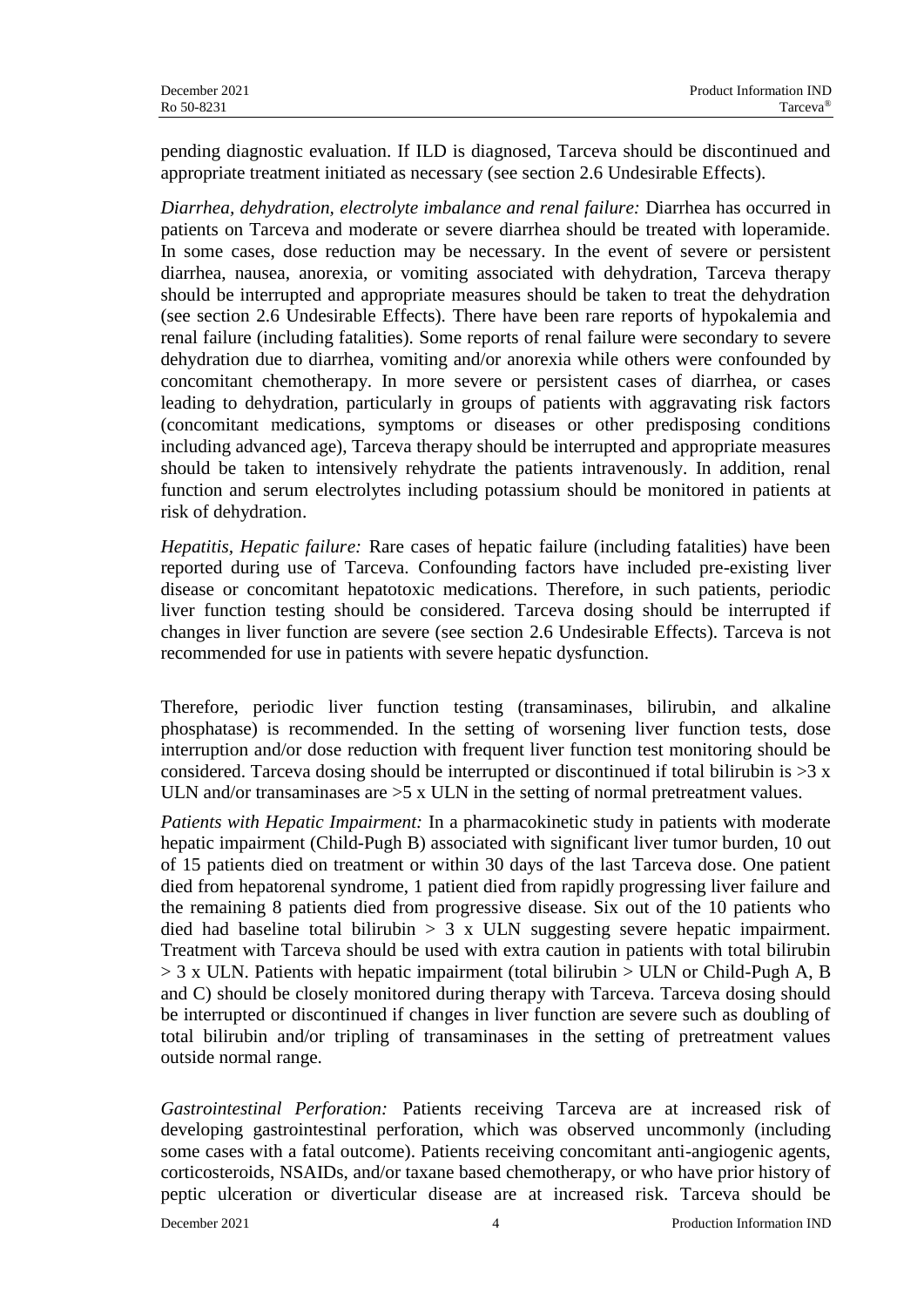permanently discontinued in patients who develop gastrointestinal perforation (see section 2.6 Undesirable Effects).

*Bullous and exfoliative skin disorders:* Bullous, blistering and exfoliative skin conditions have been reported, including very rare cases suggestive of Stevens-Johnson syndrome/Toxic epidermal necrolysis, which in some cases were fatal (see section 2.6 Undesirable Effects). Tarceva treatment should be interrupted or discontinued if the patient develops severe bullous, blistering or exfoliating conditions.

*Ocular Disorders:* Patients presenting with signs and symptoms suggestive of keratitis such as acute or worsening: eye inflammation, lacrimation, light sensitivity, blurred vision, eye pain and/or red eye should be referred promptly to an ophthalmology specialist. If a diagnosis of ulcerative keratitis is confirmed, treatment with Tarceva should be interrupted or discontinued. If keratitis is diagnosed, the benefits and risks of continuing treatment should be carefully considered. Tarceva should be used with caution in patients with a history of keratitis, ulcerative keratitis or severe dry eye. Contact lens use is also a risk factor for keratitis and ulceration. Very rare cases of corneal perforation or ulceration have been reported during use of Tarceva. (See section 2.6 Undesirable Effects).

*Drug Interactions:* Tarceva has a potential for clinically significant drug-drug interactions. (See section 2.8, Interactions with other Medicinal Products and other Forms of Interaction)

# **2.4.2 Drug Abuse and Dependence**

Not applicable

# **2.4.3 Ability to Drive and Use Machines**

No studies on the effects on the ability to drive and use machinery have been performed. However, erlotinib is not associated with impairment of mental ability.

# **2.5 Use in Special Populations**

# **2.5.1 Females and Males of reproductive potential**

Contraception Females: Adequate contraceptive methods should be used during therapy, and for at least 2 weeks after completing therapy.

# **2.5.2 Pregnancy**

There are no adequate or well controlled studies in pregnant women using Tarceva. Studies in animals have shown some reproductive toxicity (see sections 3.3.3, Impairment of Fertility and 3.3.4, Reproductive toxicity). The potential risk for humans is unknown. Women of childbearing potential must be advised to avoid pregnancy while on Tarceva. Treatment should only be continued in pregnant women if the potential benefit to the mother outweighs the risk to the fetus.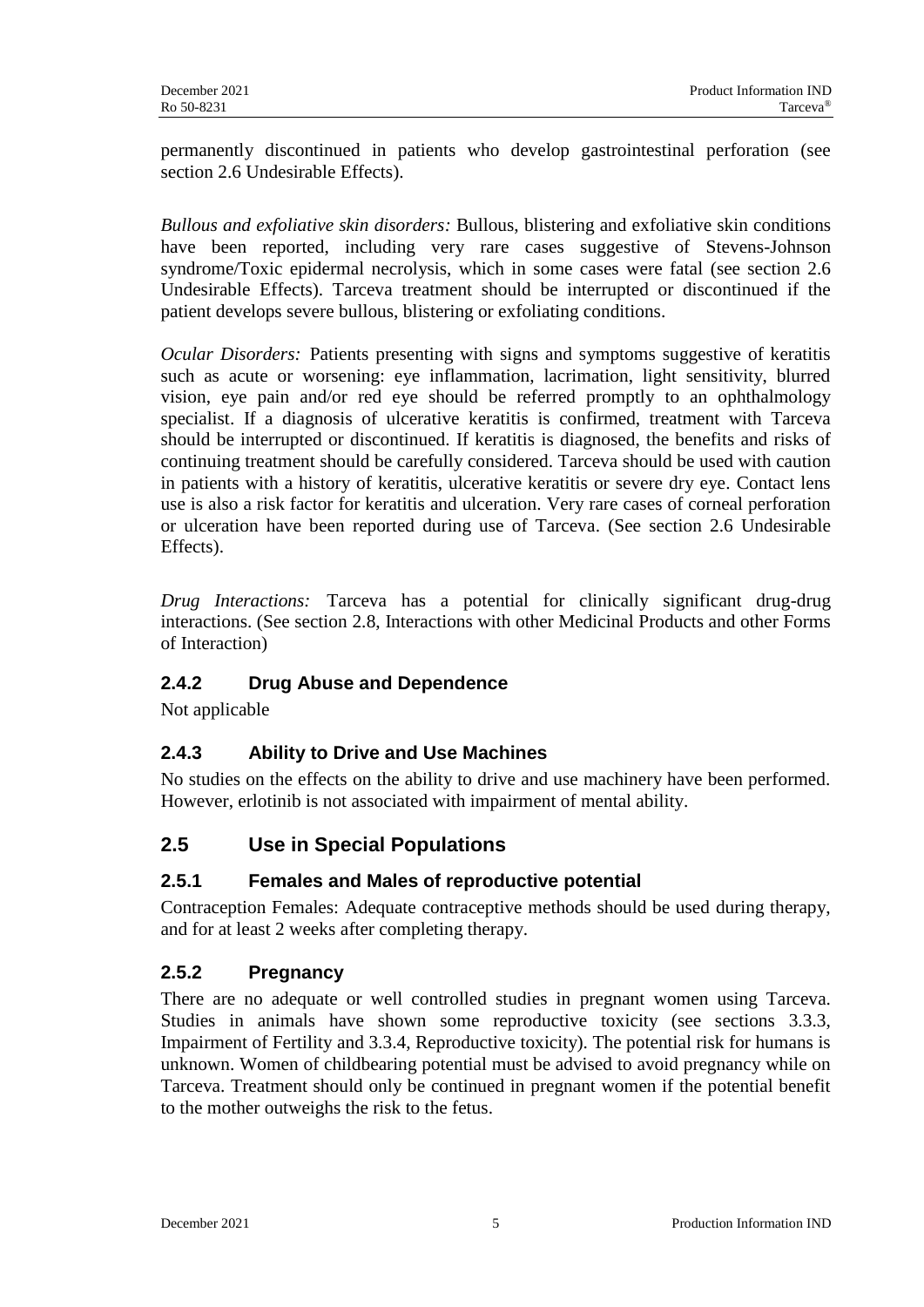# **2.5.3 Nursing Mothers**

It is not known whether erlotinib is excreted in human milk. No studies have been conducted to assess the impact of Tarceva on milk production or its presence in breast milk. As the potential for harm to the nursing infant is unknown, mothers should be advised against breastfeeding while receiving Tarceva and for at least 2 weeks after the final dose.

# **2.5.4 Pediatric Use**

The safety and efficacy of Tarceva in the approved indications has not been established in patients under the age of 18 years (see sections 2.2, Special Dosage Instructions and 3.2.5 Pharmacokinetics in Special Population)

# **2.5.5 Geriatric Use**

See section 3.2.5, Pharmacokinetics in Special Population.

# **2.5.6 Renal Impairment**

See sections 2.2, Special Dosage Instructions and 3.2.5, Pharmacokinetics in Special Population.

# **2.5.7 Hepatic Impairment**

Erlotinib exposure was similar in patients with moderately impaired hepatic function (Child-Pugh score 7-9) compared with patients with adequate hepatic function including patients with primary liver cancer or hepatic metastases (see section 2.4.1 Warnings and Precautions). Safety and efficacy have not been studied in patients with severe hepatic impairment (see section 2.2, Special Dosage Instructions).

# **2.6 Undesirable Effects**

# **2.6.1 Clinical Trials**

Safety evaluation of Tarceva is based on the data from more than 1500 patients treated with at least one 150 mg dose of Tarceva monotherapy, and more than 300 patients who received Tarceva 100 mg or 150 mg in combination with gemcitabine.

The incidence of adverse drug reactions (ADRs) reported with Tarceva alone or in combination with chemotherapy are summarized in the tables below and are based on data from clinical trials. The listed ADRs were those reported in at least 10% (in the Tarceva group) of patients and occurred more frequently  $(\geq 3\%)$  in patients treated with Tarceva than in the comparator arm.

Adverse drug reactions from clinical trials (Table 1) are listed by MedDRA system organ class. The corresponding frequency category for each adverse drug reaction is based on the following convention: very common ( $\geq$ 1/10), common ( $\geq$ 1/100 to <1/10), uncommon  $(\geq 1/1,000$  to <1/100), rare ( $\geq 1/10,000$  to <1/1000), very rare (<1/10,000).

# **Non-Small Cell Lung Cancer - Tarceva administered as monotherapy**

# *First-Line Treatment of Patients with EGFR Mutations*

December 2021 6 Production Information IND In an open-label, randomized phase III study, ML20650 conducted in 154 patients, the safety of Tarceva for first-line treatment of NSCLC patients with EGFR activating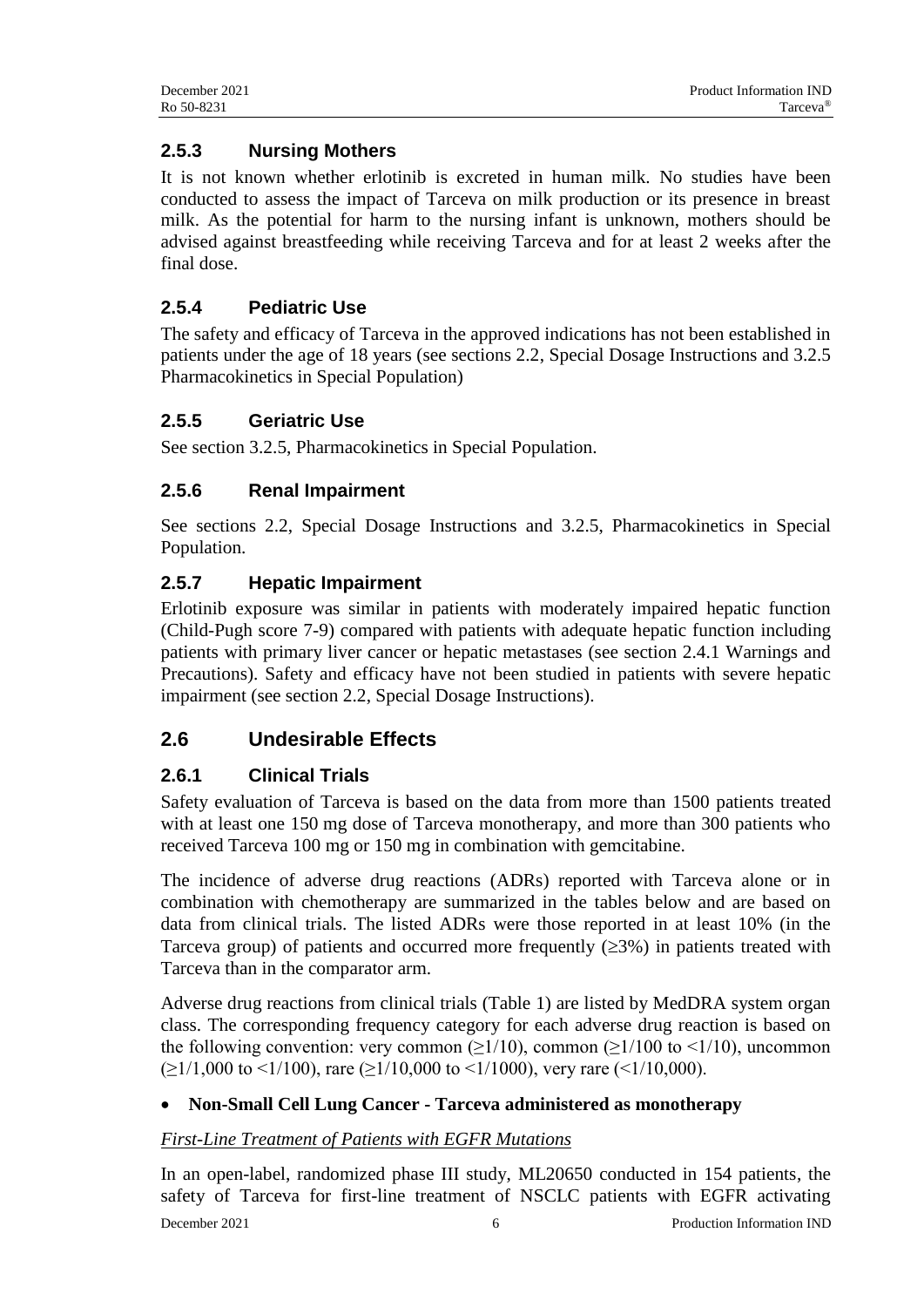mutations was assessed in 75 patients; no new safety signals were observed in these patients.

The most frequent ADRs seen in patients treated with Tarceva in study ML20650 were rash and diarrhoea (any Grade 80% and 57%, respectively), most were Grade 1/2 in severity and manageable without intervention. Grade 3 rash and diarrhoea occurred in 9% and 4% of patients, respectively. No Grade 4 rash or diarrhoea was observed. Both rash and diarrhoea resulted in discontinuation of Tarceva in 1% of patients. Dose modifications (interruptions or reductions) for rash and diarrhoea were needed in 11% and 7% of patients, respectively.

#### *Maintenance treatment*

In two other double-blind, randomized, placebo-controlled Phase III studies (BO18192 and BO25460) conducted in a total of 1532 patients with advanced, recurrent or metastatic NSCLC following first-line standard platinum-based chemotherapy, no new safety signals were identified.

The most frequent ADRs seen in patients treated with Tarceva in studies BO18192 and BO25460 were rash (BO18192: all grades 49.2%, grade 3: 6.0%; BO25460: all grades 39.4%, grade 3: 5.0%) and diarrhea (BO18192: all grades 20.3%, grade 3: 1.8%; BO25460: all grades 24.2%, grade 3: 2.5%). No Grade 4 rash or diarrhoea was observed in either study. Rash and diarrhoea resulted in discontinuation of Tarceva in 1% and <1% of patients, respectively, in study BO18192, while no patient discontinued for rash or diarrhea in BO25460. Dose modifications (interruptions or reductions) for rash and diarrhoea were needed in 8.3% and 3% of patients, respectively, in study BO18192 and 5.6% and 2.8% of patients, respectively, in study BO25460.

#### *Second and Further Line Treatment*

The ADRs in Table 1 are based on data from a randomized double-blind study (BR.21) conducted in 731 patients with locally advanced or metastatic NSCLC after failure of at least one prior chemotherapy regimen. Patients were randomized 2:1 to receive Tarceva 150 mg or placebo. Study drug was taken orally once daily until disease progression or unacceptable toxicity.

The most frequent ADRs were rash and diarrhoea (any Grade 75% and 54%, respectively), most were Grade 1/2 in severity and manageable without intervention. Grade 3/4 rash and diarrhoea occurred in 9% and 6%, respectively, in patients treated with Tarceva and each resulted in study discontinuation in 1% of patients. Dose reduction for rash and diarrhoea was needed in 6% and 1% of patients, respectively. In study BR.21, the median time to onset of rash was 8 days, and the median time to onset of diarrhoea was 12 days.

#### **Pancreatic Cancer - Tarceva administered concurrently with gemcitabine**

The ADRs listed in table 1 below are based on erlotinib-arm data from a controlled clinical trial (PA.3), 259 patients with pancreatic cancer received Tarceva 100 mg plus gemcitabine compared to 256 patients in the placebo plus gemcitabine-arm.

December 2021 7 Production Information IND The most frequent ADRs in study PA.3, in pancreatic cancer patients receiving Tarceva 100 mg plus gemcitabine were fatigue, rash and diarrhoea. In the Tarceva plus gemcitabine arm, Grade 3/4 rash and diarrhoea were reported in 5% of patients. The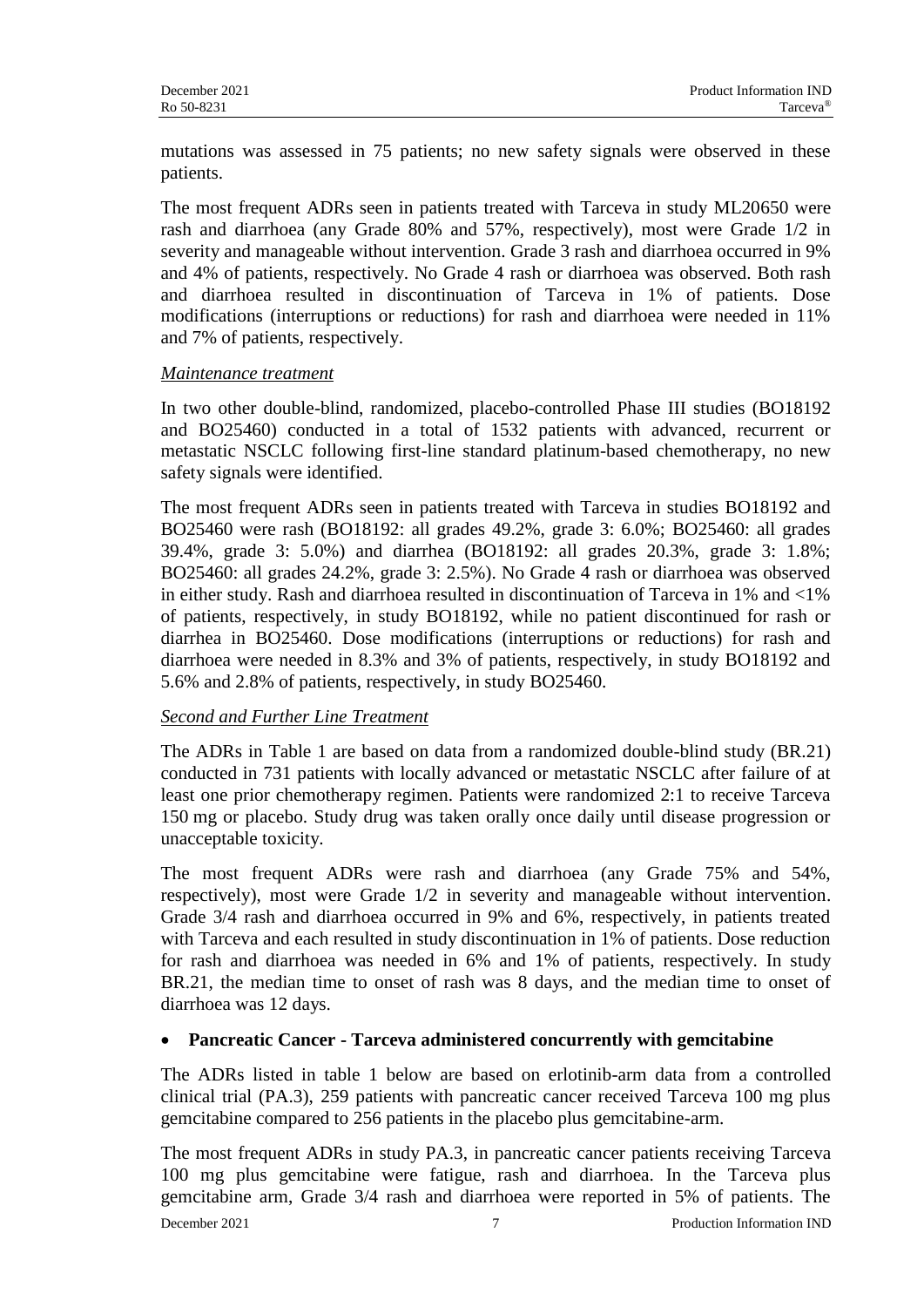median time to onset of rash and diarrhoea was 10 days and 15 days, respectively. Rash and diarrhoea each resulted in dose reductions in 2% of patients, and resulted in study discontinuation in up to 1% of patients receiving Tarceva plus gemcitabine.

The Tarceva 150 mg plus gemcitabine cohort (23 patients) was associated with a higher rate of certain class-specific adverse reactions including rash and required more frequent dose reduction or interruption.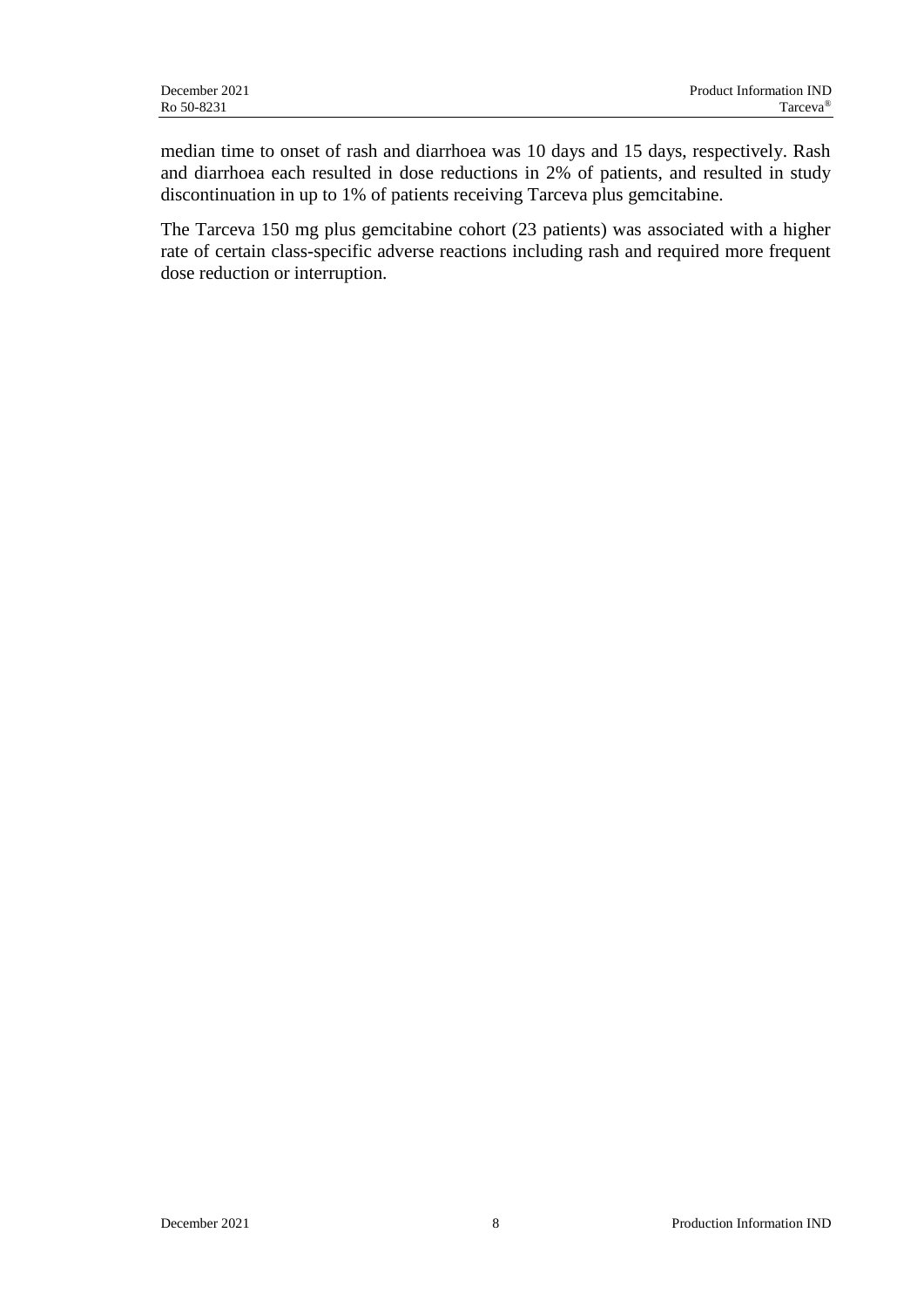### Table 1 **ADRs** occurring in  $\geq 10\%$  of patients in BR.21 (treated with Tarceva) **and PA.3 (treated with Tarceva plus gemcitabine) studies and ADRs**  occurring more frequently  $(≥ 3%)$  than placebo in BR.21 (treated with **Tarceva) and PA.3 (treated with Tarceva plus gemcitabine) studies**

|                                                    |                          | Tarceva (BR.21)<br>$N = 485$ |                         |               | Tarceva (PA.3)<br>$N = 259$ |                         | Frequency<br>category of |
|----------------------------------------------------|--------------------------|------------------------------|-------------------------|---------------|-----------------------------|-------------------------|--------------------------|
| <b>NCI-CTC Grade</b>                               | Any<br>Grade             | $\mathbf{3}$                 | $\overline{\mathbf{4}}$ | Any<br>Grade  | $\mathbf{3}$                | $\overline{\mathbf{4}}$ | highest<br>incidence     |
| <b>MedDRA Preferred Term</b>                       | $\frac{0}{0}$            | $\frac{0}{0}$                | $\frac{0}{0}$           | $\frac{0}{0}$ | $\frac{0}{0}$               | $\frac{0}{0}$           |                          |
| Infections and infestations                        |                          |                              |                         |               |                             |                         |                          |
| Infection*                                         | 24                       | $\overline{4}$               | $\boldsymbol{0}$        | 31            | $\mathfrak{Z}$              | $<$ 1                   | very common              |
| Metabolism and nutrition                           |                          |                              |                         |               |                             |                         |                          |
| disorders                                          | 52                       | 8                            | 1                       | --            |                             | $- -$                   | very common              |
| Anorexia<br>Weight decreased                       | $\overline{\phantom{a}}$ | $-$                          | $-$                     | 39            | 2                           | $\boldsymbol{0}$        | very common              |
|                                                    |                          |                              |                         |               |                             |                         |                          |
| Psychiatric disorders                              |                          |                              |                         |               |                             |                         |                          |
| Depression                                         |                          | $-$                          |                         | 19            | 2                           | $\boldsymbol{0}$        | very common              |
| Nervous system disorders                           |                          |                              |                         |               |                             |                         |                          |
| Headache                                           |                          |                              |                         | 15            | $\leq$ 1                    | $\boldsymbol{0}$        | very common              |
| Neuropathy                                         |                          | $-$                          | $-$                     | 13            | $\mathbf{1}$                | <1                      | very common              |
| Respiratory, thoracic and<br>mediastinal disorders |                          |                              |                         |               |                             |                         |                          |
| Dyspnea                                            | 41                       | 17                           | 11                      |               |                             | $-$                     | very common              |
| Cough                                              | 33                       | $\overline{4}$               | $\boldsymbol{0}$        | 16            | $\boldsymbol{0}$            | $\mathbf{0}$            | very common              |
| Gastrointestinal disorders                         |                          |                              |                         |               |                             |                         |                          |
| Diarrhea                                           | 54                       | 6                            | <1                      | 48            | 5                           | <1                      | very common              |
| Nausea                                             | 33                       | 3                            | $\boldsymbol{0}$        | --            | $\overline{\phantom{a}}$    | --                      | very common              |
| Vomiting                                           | 23                       | $\overline{2}$               | $\leq$ 1                | --            |                             | --                      | very common              |
| Stomatitis                                         | 17                       | $<\!1$                       | $\boldsymbol{0}$        | 22            | $\leq$ 1                    | $\boldsymbol{0}$        | very common              |
| Abdominal pain                                     | 11                       | $\boldsymbol{2}$             | $<$ $\!1$               | --            | $-\!$                       | $-$                     | very common              |
| Dyspepsia                                          | $-\,-$                   | --                           | $-$                     | 17            | $\leq$ 1                    | $\boldsymbol{0}$        | very common              |
| Flatulence                                         | $- -$                    | --                           | --                      | 13            | $\boldsymbol{0}$            | $\boldsymbol{0}$        | very common              |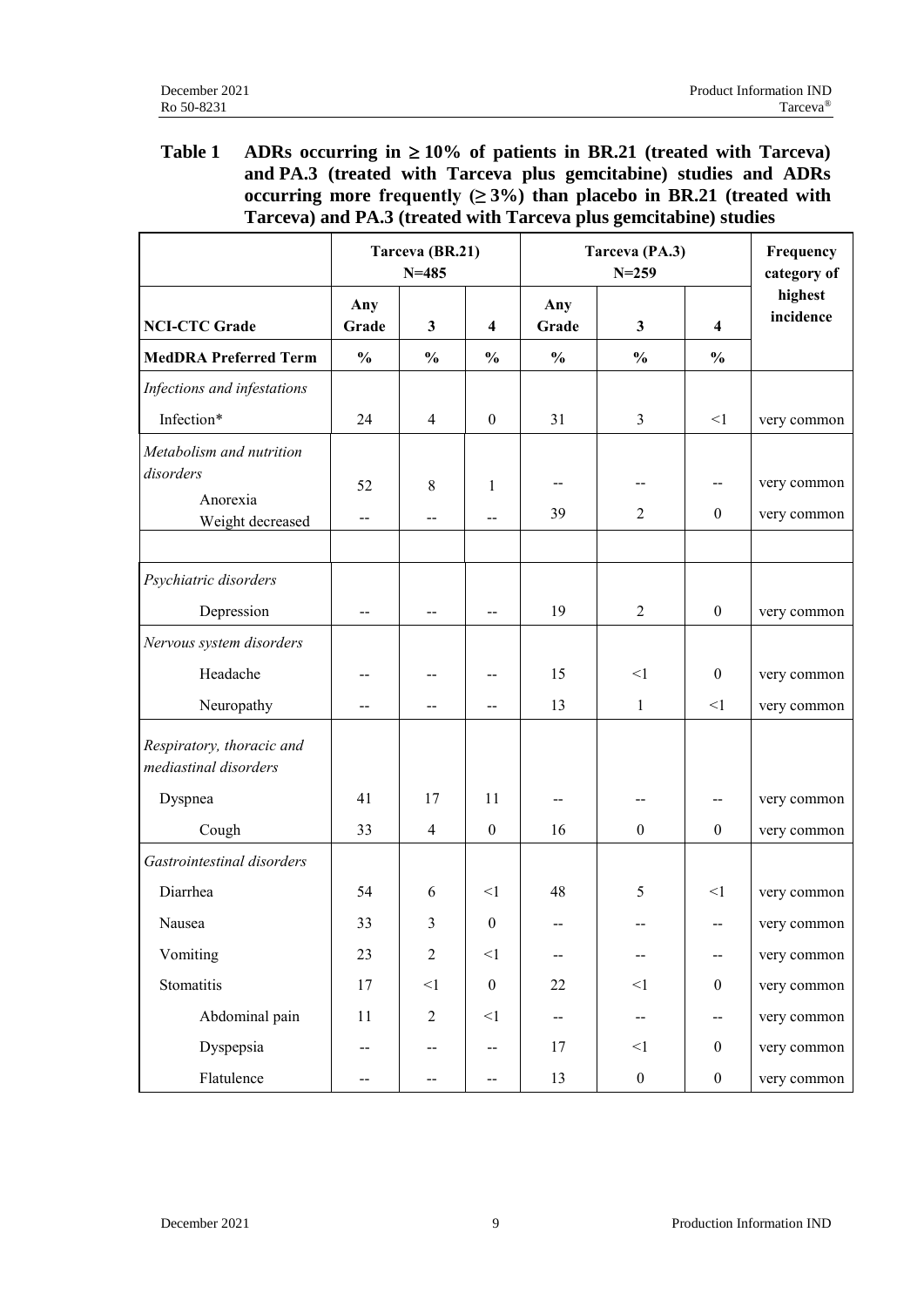| Skin and subcutaneous tissue<br>disorders                  |    |              |                |    |                  |                  |             |
|------------------------------------------------------------|----|--------------|----------------|----|------------------|------------------|-------------|
| Rash                                                       | 75 | 8            | $\leq$ 1       | 69 | 5                | $\boldsymbol{0}$ | very common |
| Pruritus                                                   | 13 | $\leq$ 1     | $\theta$       |    |                  |                  | very common |
| Dry skin                                                   | 12 | $\mathbf{0}$ | $\Omega$       |    |                  | --               | very common |
| Alopecia                                                   |    |              |                | 14 | $\boldsymbol{0}$ | $\boldsymbol{0}$ | very common |
| General disorders and<br>administration site<br>conditions |    |              |                |    |                  |                  |             |
| Fatigue                                                    | 52 | 14           | $\overline{4}$ | 73 | 14               | $\overline{2}$   | very common |
| Pyrexia                                                    |    |              |                | 36 | 3                | $\boldsymbol{0}$ | very common |
| Rigors                                                     |    |              |                | 12 | $\boldsymbol{0}$ | $\boldsymbol{0}$ | very common |

*\** Severe infections, with or without neutropenia, have included pneumonia, sepsis, and cellulitis.

-- corresponds to percentage below threshold

#### **Further information on ADRs of special interest**

The following ADRs have been observed in patients who received Tarceva 150 mg as monotherapy or 100 mg or 150 mg in combination with gemcitabine.

Very common ADRs are presented in Table 1, ADRs in other frequency categories are summarized below.

#### *Gastrointestinal disorders:*

Gastrointestinal perforations have been reported uncommonly (in less than 1% of patients) with Tarceva treatment, in some cases with a fatal outcome (see section 2.4 Warnings and Precautions).

Cases of gastrointestinal bleeding have been reported commonly (including some fatalities), some associated with concomitant warfarin administration (see also section 2.8, Interactions with other Medicinal Products and other Forms of Interaction), and some with concomitant NSAIDs.

#### *Hepatobiliary disorders:*

Liver function test abnormalities (including raised ALT, AST, bilirubin) have been observed commonly in clinical trials of Tarceva. In study PA3, these occurred very commonly. They were mainly mild or moderate in severity, transient in nature or associated with liver metastases. Rare cases of hepatic failure (including fatalities) have been reported during use of Tarceva. Confounding factors have included pre-existing liver disease or concomitant hepatotoxic medications (see section 2.4, Warnings and Precautions).

*Eye disorders:*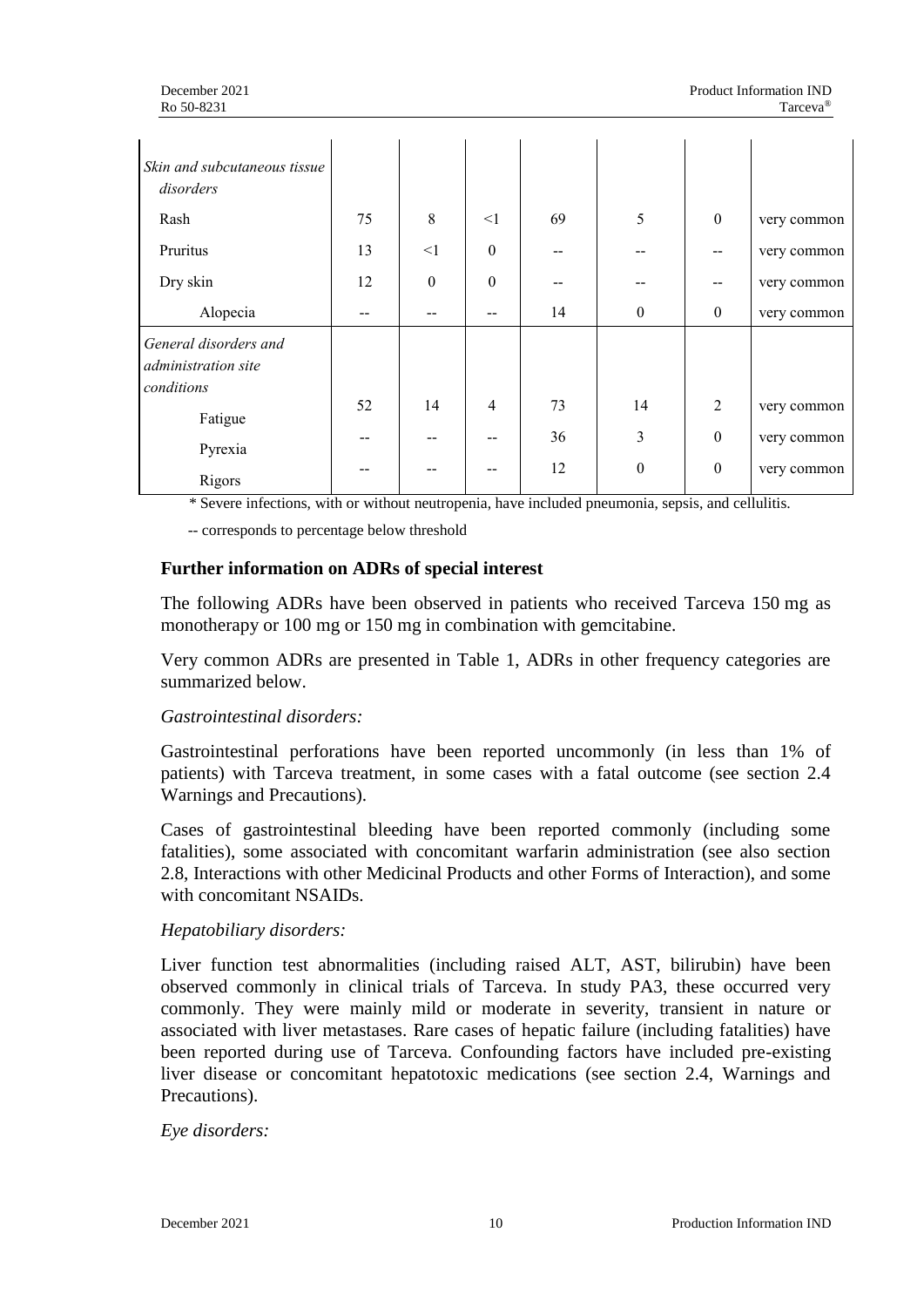Corneal ulcerations or perforations have been reported very rarely in patients receiving Tarceva treatment (see section 2.4 Warnings and Precautions). Keratitis and conjunctivitis has been reported commonly with Tarceva.

Abnormal eyelash growth including; in-growing eyelashes, excessive growth and thickening of the eyelashes have been reported (see section 2.4 Warnings and Precautions).

#### *Respiratory, thoracic and mediastinal disorders:*

There have been uncommon reports of serious interstitial lung disease (ILD)-like events (including fatalities) in patients receiving Tarceva for treatment of NSCLC and other advanced solid tumors. (see section 2.4, Warnings and Precautions).

Cases of epistaxis have also been reported commonly in both the NSCLC and the pancreatic cancer trials.

#### *Skin and subcutaneous tissue disorders:*

Rash has been reported very commonly in patients receiving Tarceva and in general, manifests as a mild or moderate erythematous and papulopustular rash, which may occur or worsen in sun exposed areas. For patients who are exposed to sun, protective clothing, and/or use of sun screen (e.g. mineral-containing) may be advisable. Acne, dermatitis acneiform and folliculitis have been observed commonly, most of these events were mild or moderate and non-serious. Skin fissures, mostly non-serious, were reported commonly and in the majority of cases were associated with rash and dry skin. Other mild skin reactions such as hyperpigmentation have been observed uncommonly (in less than 1% of patients). Bullous, blistering and exfoliative skin conditions have been reported, including very rare cases suggestive of Stevens-Johnson syndrome/Toxic epidermal necrolysis, which in some cases were fatal (see section 2.4 Warnings and Precautions).

Other hair and nail changes, mostly non-serious, were reported in clinical trials, e.g. paronychia was reported commonly and hirsutism, eyelash/eyebrow changes and brittle and loose nails were reported uncommonly.

#### **2.6.2 Post Marketing Experience**

The following adverse drug reactions have been identified from post-marketing experience with Tarceva based on spontaneous case reports and literature cases*.*

|  |  |  | Table 2 Adverse drug reactions from post-marketing experience |  |
|--|--|--|---------------------------------------------------------------|--|
|--|--|--|---------------------------------------------------------------|--|

| <b>Adverse reactions</b>                                                                                                      | <b>Frequency category</b> |
|-------------------------------------------------------------------------------------------------------------------------------|---------------------------|
| Eye disorders                                                                                                                 |                           |
| <b>Uveitis</b>                                                                                                                | Unknown                   |
| Skin and subcutaneous tissue disorders                                                                                        |                           |
| Hair and nail changes, mostly non-serious, e.g. hirsutism,<br>eyelash/eyebrow changes, paronychia and brittle and loose nails | Uncommon                  |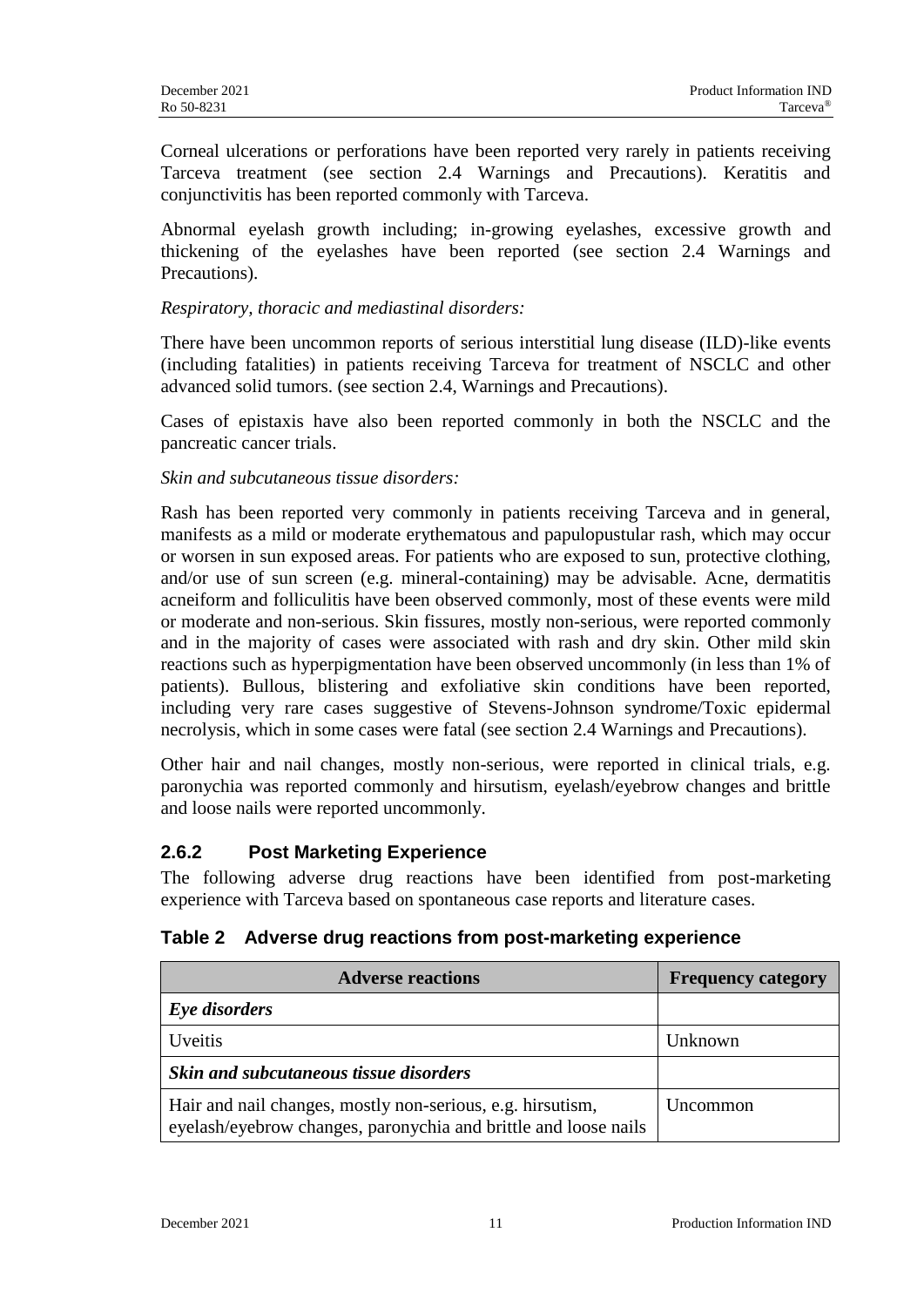# **2.7 Overdose**

Single oral doses of Tarceva up to 1000 mg in healthy subjects, and up to 1600 mg given as a single dose once weekly in cancer patients, have been tolerated. Repeated twice daily doses of 200 mg in healthy subjects were poorly tolerated after only a few days of dosing. Based on the data from these studies, severe adverse events such as diarrhea, rash, and possibly liver transaminase elevation may occur above the recommended dose. In case of suspected overdose Tarceva should be withheld and symptomatic treatment administered.

# **2.8 Interactions with other medicinal products and other forms of interaction**

Erlotinib is metabolized in the liver by the hepatic cytochromes in humans, primarily CYP3A4 and to a lesser extent by CYP1A2, and the pulmonary isoform CYP1A1. Potential interactions may occur with drugs which are metabolized by, or are inhibitors or inducers of, these enzymes.

Potent inhibitors of CYP3A4 activity decrease erlotinib metabolism and increase erlotinib plasma concentrations. Inhibition of CYP3A4 metabolism by ketoconazole (200 mg po BID for 5 days) resulted in increased exposure to erlotinib (86% in median erlotinib exposure [AUC]) and a 69% increase in Cmax when compared to erlotinib alone. When Tarceva was co-administered with ciprofloxacin, an inhibitor of both CYP3A4 and CYP1A2, the erlotinib exposure [AUC] and maximum concentration (Cmax) increased by 39% and 17%, respectively. Therefore, caution should be used when administering Tarceva with potent CYP3A4 or combined CYP3A4/CYP1A2 inhibitors. In these situations, the dose of Tarceva should be reduced if toxicity is observed.

Potent inducers of CYP3A4 activity increase erlotinib metabolism and significantly decrease erlotinib plasma concentrations. Induction of CYP3A4 metabolism by rifampicin (600 mg p.o. QD for 7 days) resulted in a 69% decrease in the median erlotinib AUC, following a 150 mg dose of Tarceva as compared to Tarceva alone.

Pre-treatment and co-administration of rifampicin with a single 450 mg dose of Tarceva resulted in a mean erlotinib exposure [AUC] of 57.5% of that after a single 150 mg Tarceva dose in the absence of rifampicin treatment. Alternative treatments lacking potent CYP3A4 inducing activity should be considered when possible. For patients who require concomitant treatment with Tarceva and a potent CYP3A4 inducer such as rifampicin an increase in dose to 300 mg should be considered while their safety (see section 2.4.1, Warnings and Precautions, General) is closely monitored, and if well tolerated for more than 2 weeks, further increase to 450 mg could be considered with close safety monitoring. Higher doses have not been studied in this setting.

Pre-treatment or co-administration of Tarceva did not alter the clearance of the prototypical CYP3A4 substrates midazolam and erythromycin. Significant interactions with the clearance of other CYP3A4 substrates are therefore unlikely. Oral availability of midazolam did appear to decrease by up to 24%, which was however not attributed to effects on CYP3A4 activity.

The solubility of erlotinib is pH dependent. Erlotinib solubility decreases as pH increases. Drugs that alter the pH of the upper GI tract may alter the solubility of erlotinib and hence its bioavailability. Co-administration of Tarceva with omeprazole, a proton pump inhibitor, decreased the erlotinib exposure [AUC] and Cmax by 46% and 61%,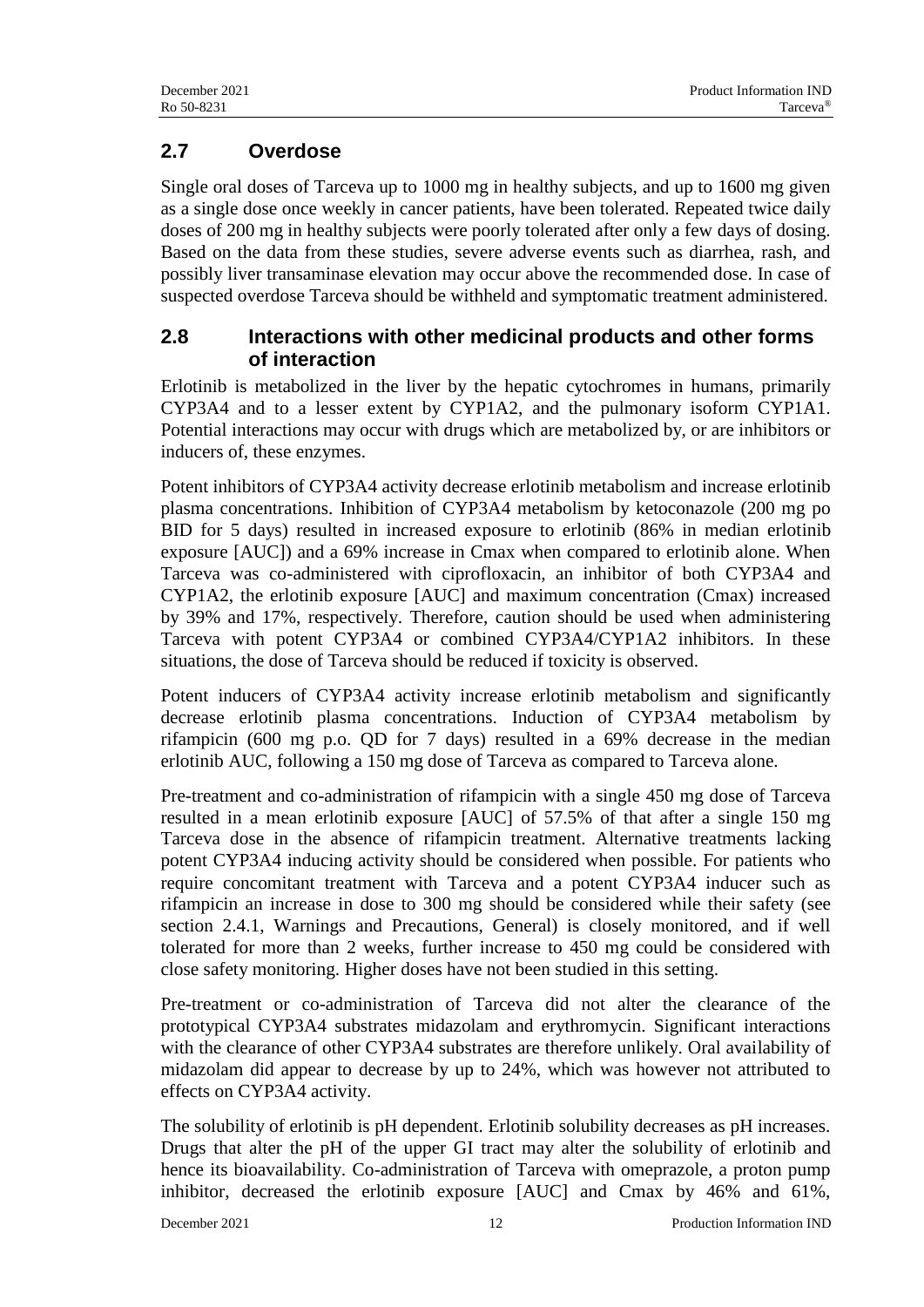respectively. There was no change to Tmax or half-life. Concomitant administration of Tarceva with 300 mg ranitidine, an H2-receptor antagonist, decreased erlotinib exposure [AUC] and Cmax by 33% and 54%, respectively. Therefore, co-administration of drugs reducing gastric acid production with Tarceva should be avoided where possible. Increasing the dose of Tarceva when co-administered with such agents is not likely to compensate for this loss of exposure. However, when Tarceva was dosed in a staggered manner 2 hours before or 10 hours after ranitidine 150 mg b.i.d., erlotinib exposure [AUC] and Cmax decreased only by 15% and 17%, respectively. If patients need to be treated with such drugs, then an H2-receptor antagonist such as ranitidine should be considered and used in a staggered manner. Tarceva must be taken at least 2 hours before or 10 hours after the H2-receptor antagonist dosing.

Interaction with coumarin-derived anticoagulants, including warfarin, leading to increased International Normalized Ratio (INR) and bleeding events, which in some cases were fatal, have been reported in patients receiving Tarceva. Patients taking coumarin-derived anticoagulants should be monitored regularly for any changes in prothrombin time or INR.

The combination of Tarceva and a statin may increase the potential for statin-induced myopathy, including rhabdomyolysis, which was observed rarely.

Smokers should be advised to stop smoking, as cigarette smoking, which is known to induce CYP1A1 and CYP1A2, has been shown to reduce erlotinib exposure by 50-60%. (See sections, 2.2 Special Dosage Instructions, 3.2.5 Pharmacokinetics in Special Populations).

In a phase Ib study, there were no significant effects of gemcitabine on the pharmacokinetics of erlotinib nor were there significant effects of erlotinib on the pharmacokinetics of gemcitabine.

# **3. PHARMACOLOGICAL PROPERTIES AND EFFECTS**

# **3.1 Pharmacodynamic Properties**

# **3.1.1 Mechanism of Action**

Erlotinib is an epidermal growth factor receptor/human epidermal growth factor receptor type 1 (EGFR also known as HER1) tyrosine kinase inhibitor. Erlotinib potently inhibits the intracellular phosphorylation of HER1/EGFR. HER1/EGFR is expressed on the cell surface of normal cells and cancer cells. In non-clinical models, inhibition of EGFR phosphotyrosine results in cell stasis and/or death.

EGFR mutations may lead to constitutive activation of anti-apoptotic and proliferation signaling pathways. The potent effectiveness of erlotinib in blocking EGFR-mediated signalling in these EGFR mutation positive tumours is attributed to the tight binding of erlotinib to the ATP-binding site in the mutated kinase domain of the EGFR. Due to the blocking of downstream-signaling, the proliferation of cells is stopped, and cell death is induced through the intrinsic apoptotic pathway. Tumour regression is observed in mouse models of enforced expression of these EGFR activating mutations.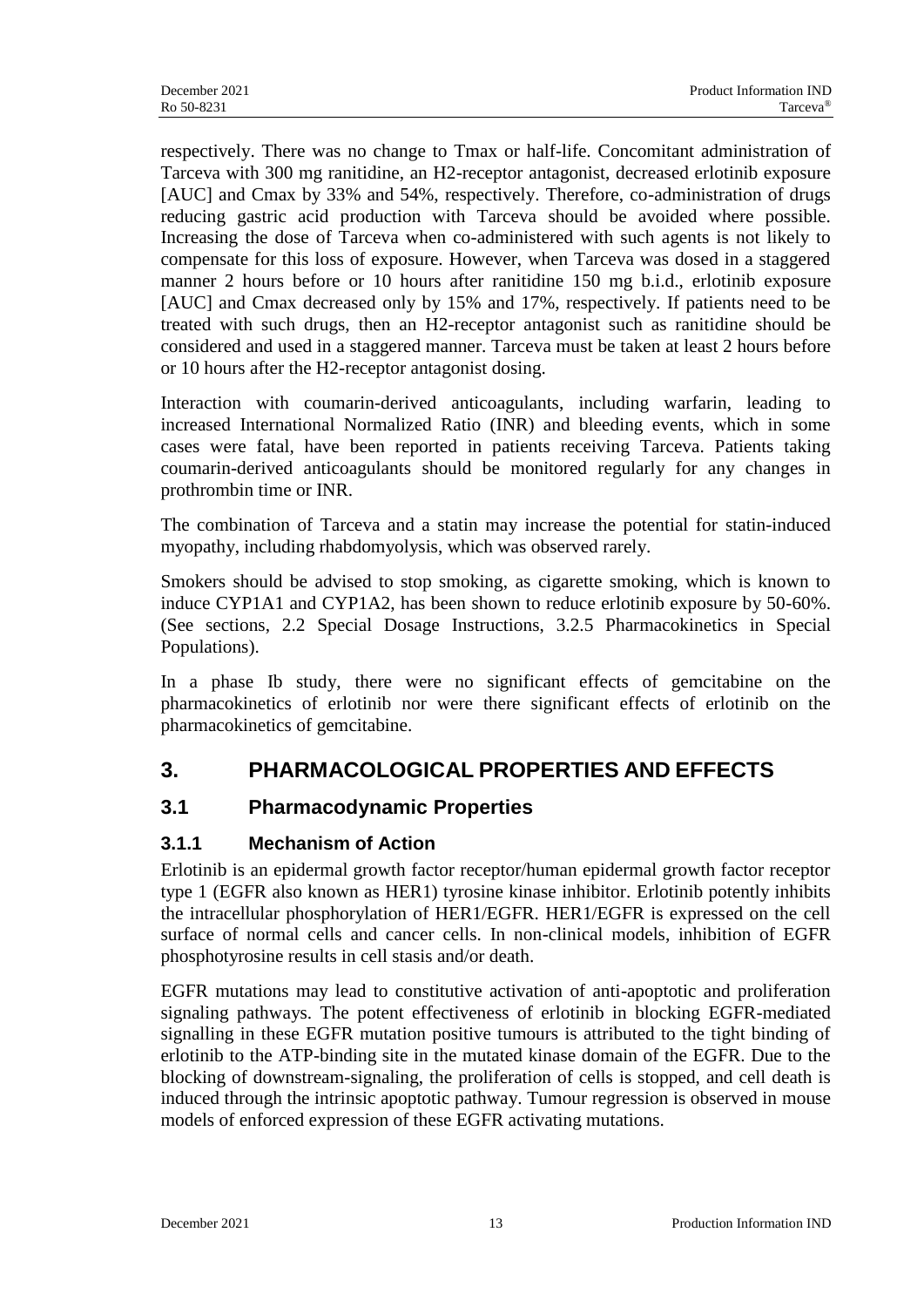### **3.1.2 Clinical / Efficacy Studies**

**Non-Small Cell Lung Cancer** (Tarceva administered as monotherapy):

*First-line therapy for patients with EGFR activating mutations:* The efficacy of Tarceva in first-line treatment of patients with EGFR activating mutations in NSCLC was demonstrated in a phase III, randomized, open-label trial (ML20650, EURTAC). This study was conducted in Caucasian patients with metastatic or locally advanced NSCLC (stage IIIB and IV) who have not received previous chemotherapy or any systemic antitumour therapy for their advanced disease and who present mutations in the tyrosine kinase domain of the EGFR (exon 19 deletion or exon 21 mutation). Patients were randomized 1:1 to receive Tarceva 150 mg daily or up to 4 cycles of platinum based doublet chemotherapy.

The primary endpoint of investigator assessed PFS was determined at a pre-planned interim analysis (n=153, HR= 0.42, 95 % CI, 0.27 to 0.64;  $p<0.0001$  for the Tarceva group (n=77) relative to the chemotherapy group (n=76)). A 58% reduction in the risk of disease progression or death was observed. In the Tarceva versus chemotherapy arms respectively, median PFS was 9.4 and 5.2 months and Best Overall Response Rate  $(CR/PR)$  was 54.5 % and 10.5%, p<0.0001. PFS results were confirmed by an independent review of the scans, median PFS was 10.4 months in the Tarceva group compared with 5.4 months in the chemotherapy group (HR= 0.47, 95% CI, 0.27 to 0.78; p=0.003). The overall survival data were immature at the time of interim analysis (HR= 0.80, 95 % CI, 0.47 to 1.37, p=0.4170).

At an updated analysis with 62% of OS maturity, OS HR was 0.93 (95 % CI, 0.64 to 1.36, p=0.7149). A high crossover was observed with 82% of the patients in the chemotherapy arm receiving subsequent therapy with an EGFR tyrosine kinase inhibitor and all but 2 of those patients had subsequent Tarceva. In the updated analysis, PFS results remained consistent with the interim analysis results. Median PFS assessed by the investigators was 10.4 and 5.1 months in the Tarceva and chemotherapy arms respectively (HR = 0.34, 95 % CI, 0.23 to 0.49, p<0.0001).

• Additional published data

In a prospective analysis of patients with advanced NSCLC having tumours with activating mutations in the EGFR TK domain, the median PFS for the 113 patients treated with first-line Tarceva was 14 months (95 % CI, 9.7 to 18.3 months) and the median overall survival was 28.0 months (95 % CI, 22.7 to 33 months).

A pooled analysis of published data from NSCLC patients showed that patients having tumours with EGFR activating mutations and receiving Tarceva as predominantly firstline therapy (n=70, 12.5 months, 95% CI [10.6-16.0]) had a longer median PFS compared to those receiving chemotherapy (n= 359, 6.0 months, 95% CI [5.4-6.7]).

#### *First-line maintenance therapy:*

The efficacy and safety of Tarceva as maintenance treatment of NSCLC were demonstrated in a randomized, double-blind, placebo-controlled trial (BO18192) conducted in 26 countries, in 889 patients with locally advanced or metastatic NSCLC whose disease did not progress during first line platinum-based chemotherapy. Patients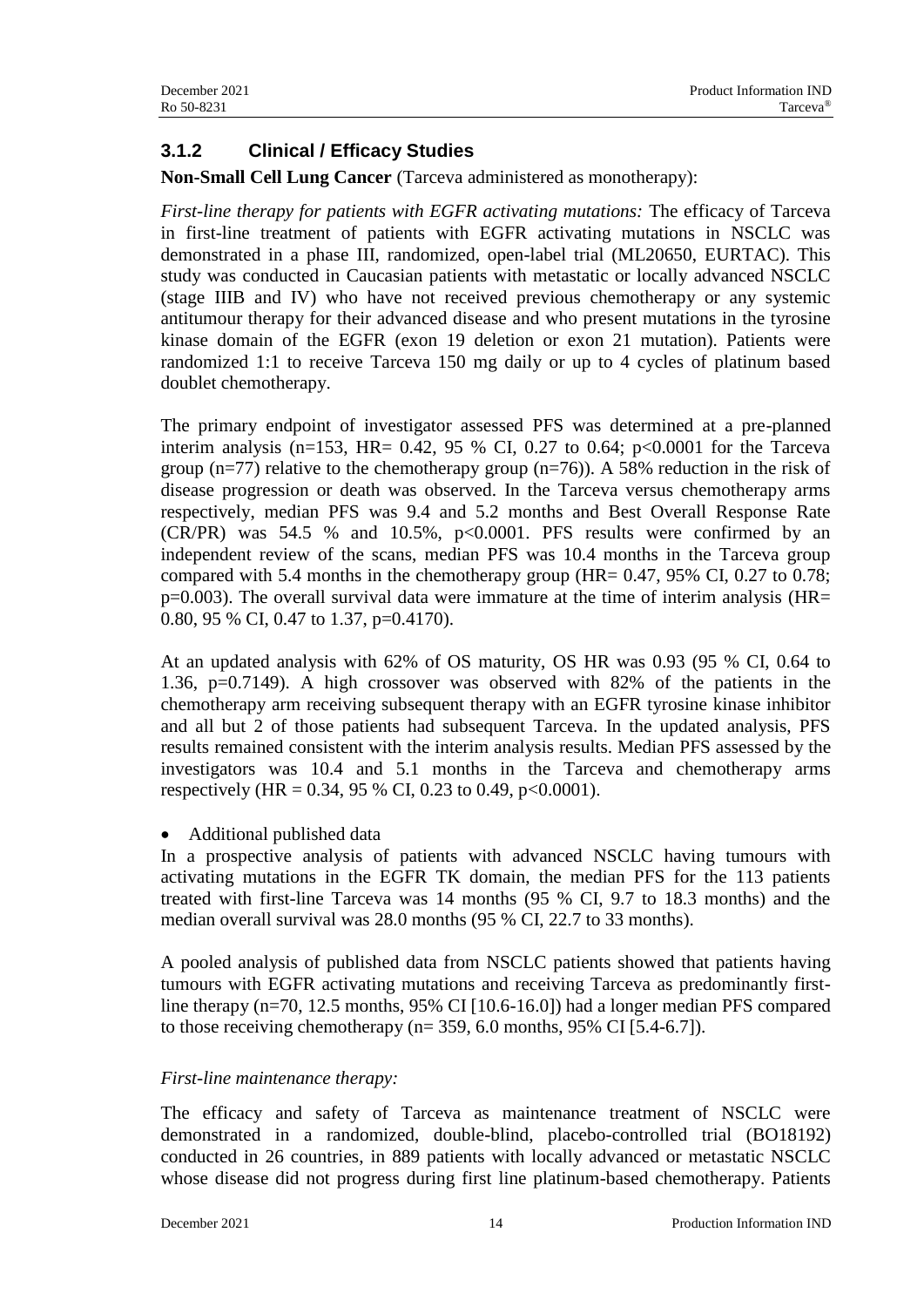were randomized 1:1 to receive Tarceva 150 mg or placebo orally once daily (438 Tarceva, 451 placebo) until disease progression or unacceptable toxicity. The primary objective of the study was to determine if the administration of Tarceva after standard platinum-based chemotherapy in the treatment of NSCLC resulted in improved progression free survival (PFS) when compared with placebo, in all patients or in patients with EGFR immunohistochemistry (IHC) positive tumors. Baseline demographic and disease characteristics were well balanced between the two treatment arms.

In this study BO18192 (SATURN), the overall population showed a benefit for the primary PFS end-point (HR=  $0.71$  p<  $0.0001$ ) and the secondary OS end-point (HR=  $0.81$ ) p=0.0088). However the largest benefit was observed in a predefine exploratory analysis in patients with EGFR activating mutations (n= 49) demonstrating a substantial PFS benefit (HR=0.10, 95% CI, 0.04 to 0.25; p<0.0001) and an overall survival HR of 0.83 (95% CI, 0.34 to 2.02). 67% of placebo patients in the EGFR mutation positive subgroup received second or further line treatment with EGFR-TKIs. In patients with EGFR wild type tumors (n=388), the PFS HR was 0.78 (95% CI, 0.63 to 0.96; p=0.0185) and the overall survival HR was 0.77 (95% CI, 0.61 to 0.97; p=0.0243).

The BO25460 (IUNO) study was conducted in 643 patients with advanced NSCLC whose tumors did not harbor an EGFR-activating mutation (exon 19 deletion or exon 21 L858R mutation) and who had not experienced disease progression after four cycles of platinum-based chemotherapy.

The objective of the study was to compare the overall survival of first line maintenance therapy with erlotinib versus erlotinib administered at the time of disease progression. The study did not meet its primary endpoint. OS of Tarceva in first line maintenance was not superior to Tarceva as second line treatment in patients whose tumor did not harbor an EGFR-activating mutation (HR=  $1.02$ ,  $95\%$  CI, 0.85 to 1.22, p=0.82). The secondary endpoint of PFS showed no difference between Tarceva and placebo in maintenance treatment (HR=0.94, 95 % CI, 0.80 to 1.11; p=0.48).

Based on the data from the BO25460 (IUNO) study, Tarceva use is not recommended for first-line maintenance treatment in patients without an EGFR activating mutation.

#### *Second/Third-line therapy:*

The efficacy and safety of Tarceva as second/third-line therapy was demonstrated in a randomized, double-blind, placebo-controlled trial (BR.21). This study was conducted in 17 countries, in 731 patients with locally advanced or metastatic NSCLC after failure of at least one chemotherapy regimen. Patients were randomized 2:1 to receive Tarceva 150 mg or placebo orally once daily. Study end points included overall survival, time to deterioration of lung cancer-related symptoms (cough, dyspnea and pain), response rate, duration of response, progression-free survival (PFS), and safety. The primary end point was survival.

Due to the 2:1 randomization, 488 patients were randomized to Tarceva and 243 patients to placebo. Patients were not selected for HER1/EGFR status, gender, race, smoking history and histological classification.

Demographic characteristics were well balanced between the two treatment arms. About two-thirds of the patients were male and approximately one-third had a baseline ECOG performance status (PS) of 2 and 9% had a baseline ECOG of 3. Ninety-three percent and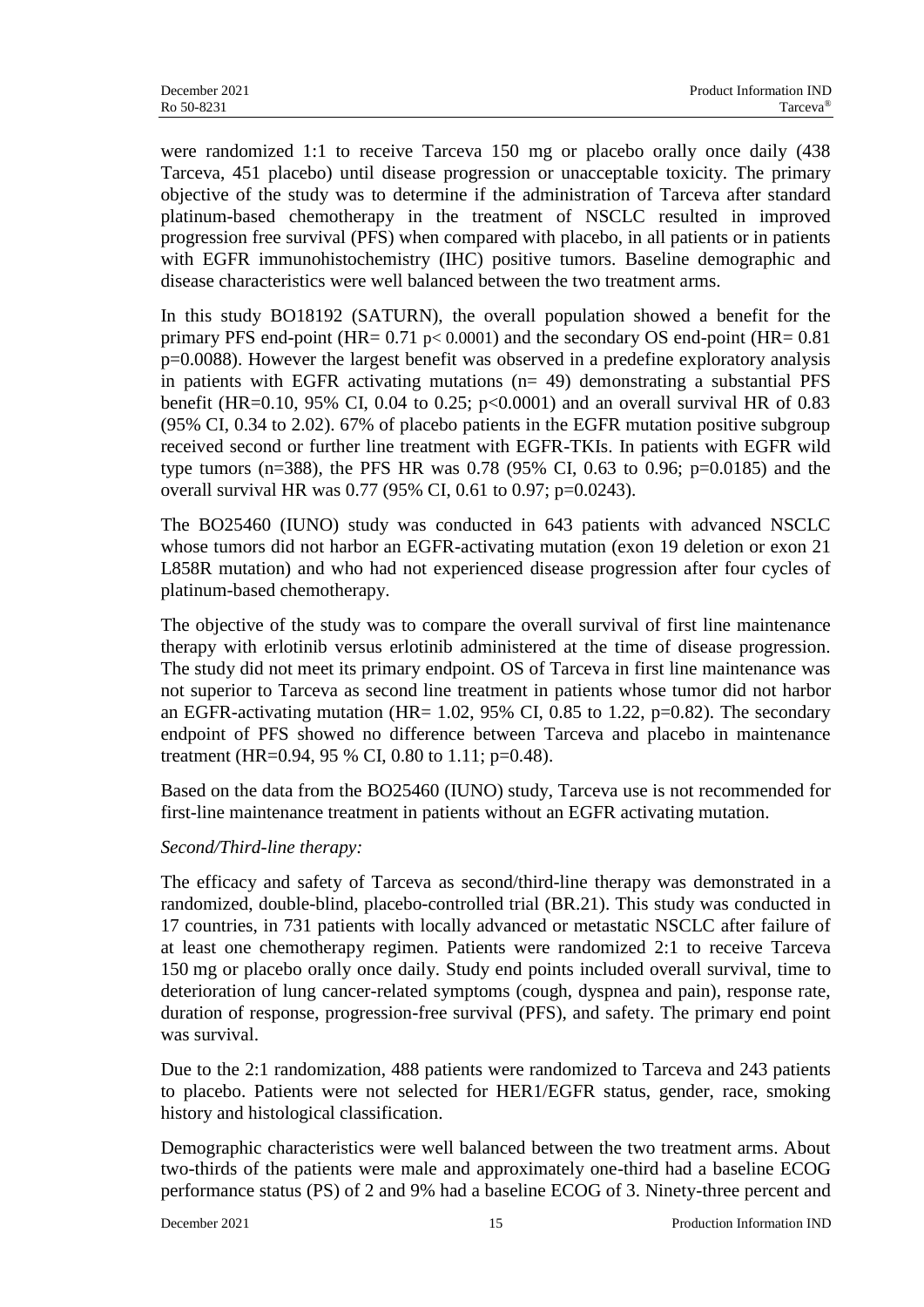92% of all patients in the Tarceva and placebo groups, respectively, had received a prior platinum-containing regimen and 36% and 37% of all patients, respectively, had received a prior taxane therapy. Fifty percent of the patients had received only one prior regimen of chemotherapy.

Survival was evaluated in the intent-to-treat population. The median overall survival improved by 42.5% and was 6.7 months in the Tarceva group (95% CI, 5.5 to 7.8 months) compared with 4.7 months in the placebo group (95% CI, 4.1 to 6.3 months). The primary survival analysis was adjusted for the stratification factors as reported at the time of randomization (ECOG PS, best response to prior therapy, number of prior regimens, and exposure to prior platinum) and HER1/EGFR status. In this primary analysis, the adjusted hazard ratio for death in the Tarceva group relative to the placebo group was 0.73 (95% CI, 0.60 to 0.87) ( $p = 0.001$ ). The percentage of patients alive at 12 months was 31.2% and 21.5%, respectively.

The survival benefit with Tarceva treatment was seen across most subsets. A series of subsets of patients formed by the values of the stratification factors at randomization and at baseline, HER1/EGFR status, prior exposure to taxanes, smoking history, gender, age, histology, prior weight loss, time between initial diagnosis and randomization, and geographic location were examined in exploratory univariate analyses to assess the robustness of the overall survival result. Nearly all of the hazard ratios (HR) in the Tarceva group relative to the placebo group were less than 1.0, suggesting that the survival benefit from Tarceva was robust across subsets. Of note, the survival benefit of Tarceva was comparable in patients with a baseline ECOG PS of 2-3 ( $HR = 0.77$ ) or a PS of 0-1 (HR =  $0.73$ ) and patients who had received one chemotherapy regimen (HR=  $0.76$ ) or two or more regimens (HR=0.76).

A survival benefit of Tarceva was also observed in patients who did not achieve an objective tumor response (by RECIST). This was evidenced by a hazard ratio for death of 0.83 among patients whose best response was stable disease and 0.85 among patients whose best response was progressive disease.

Table 3 summarizes the results for the study, including survival, time to deterioration of lung cancer-related symptoms, and progression-free survival (PFS).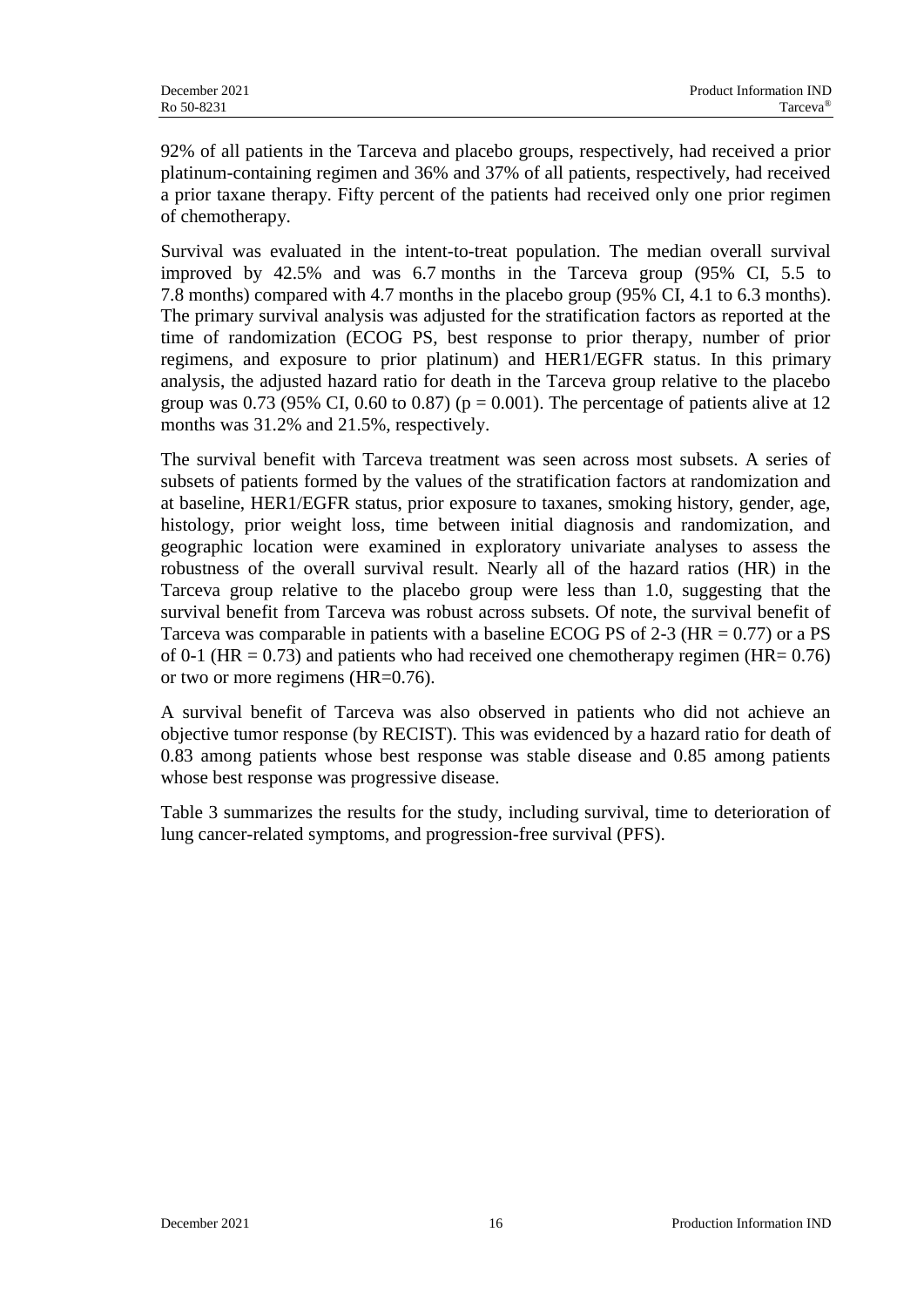|                                            | <b>Tarceva</b><br>$(N=488)$ | <b>Placebo</b><br>$(N=243)$ | p-value      |
|--------------------------------------------|-----------------------------|-----------------------------|--------------|
| Median survival                            | 6.7 months                  | 4.7 months                  |              |
| 95% CI                                     | $(5.5 \text{ to } 7.8)$     | $(4.1 \text{ to } 6.3)$     |              |
| Difference between survival curves         |                             |                             | 0.001        |
| Hazard ratio*, mortality                   | 0.73                        |                             |              |
| (erlotinib: placebo)                       |                             |                             |              |
| 95% CI (risk ratio)                        | $0.60 \text{ to } 0.87$     |                             |              |
| Median time to deterioration in cough***   | 28.1 weeks                  | 15.7 weeks                  | 0.041        |
| 95% CI                                     | $(16.1 \text{ to } 40.0)$   | $(9.3 \text{ to } 24.3)$    |              |
| Median time to deterioration in dyspnea*** | 20.4 weeks                  | 12.1 weeks                  | $0.031$ **   |
| 95% CI                                     | $(16.3 \text{ to } 28.3)$   | $(9.3 \text{ to } 20.9)$    |              |
| Median time to deterioration in pain***    | 12.1 weeks                  | 8.1 weeks                   | $0.040^{**}$ |
| 95% CI                                     | $(10.1 \text{ to } 14.1)$   | $(7.7 \text{ to } 12.3)$    |              |
| Median progression-free survival           | 9.7 weeks                   | 8.0 weeks                   | < 0.001      |
| 95% CI                                     | $(8.4 \text{ to } 12.4)$    | $(7.9 \text{ to } 8.0)$     |              |

### **Table 3: Study BR.21 Efficacy Results**

\*Adjusted for stratification factors and HER1/EGFR status; a value less than 1.00 favors Tarceva (primary analysis).

\*\*p-value adjusted for multiple testing.

\*\*\*From the EORTC QLQ-C30 and QLQ-LC13 Quality of Life Questionnaire.

Symptom deterioration was measured using the EORTC QLQ-C30 and QLQ-LC13 quality of life questionnaires. Baseline scores of cough, dyspnea and pain were similar in the two treatment groups. Tarceva resulted in symptom benefits by significantly prolonging time to deterioration in cough (HR  $=0.75$ ), dyspnea (HR $=0.72$ ) and pain (HR=0.77), versus placebo. These symptom benefits were not due to an increased use of palliative radiotherapy or concomitant medication in the Tarceva group.

The median PFS was 9.7 weeks in the Tarceva group (95% CI, 8.4 to 12.4 weeks) compared with 8.0 weeks in the placebo group (95% CI, 7.9 to 8.1 weeks). The HR for progression, adjusted for stratification factors and HER1/EGFR status, was 0.61 (95% CI, 0.51 to 0.73) ( $p < 0.001$ ). The percent of PFS at 6 months was 24.5% and 9.3%, respectively, for the Tarceva and placebo arms.

The objective response rate by RECIST in the Tarceva group was 8.9% (95% CI, 6.4 to 12.0%). The median duration of response was 34.3 weeks, ranging from 9.7 to 57.6+ weeks. Two responses (0.9%, 95% CI, 0.1 to 3.4) were reported in the placebo group. The proportion of patients who experienced complete response, partial response or stable disease was 44.0% and 27.5%, respectively, for the Tarceva and placebo groups  $(p=0.004)$ .

In a double-blind, randomized phase III study (MO22162, CURRENTS) comparing two doses of Tarceva (300 mg versus 150 mg) in current smokers (mean of 38 pack years) with locally advanced or metastatic NSCLC in the second-line setting after failure on chemotherapy, the 300 mg dose of Tarceva demonstrated no PFS benefit over the recommended dose (7.00 vs 6.86 weeks, respectively). Patients in this study were not selected based on EGFR mutation status.

#### *Pancreatic cancer (Tarceva administered concurrently with gemcitabine):*

The efficacy and safety of Tarceva in combination with gemcitabine as a first-line treatment was assessed in a randomized, double-blind, placebo-controlled trial in 569 patients with locally advanced, unresectable or metastatic pancreatic cancer. Patients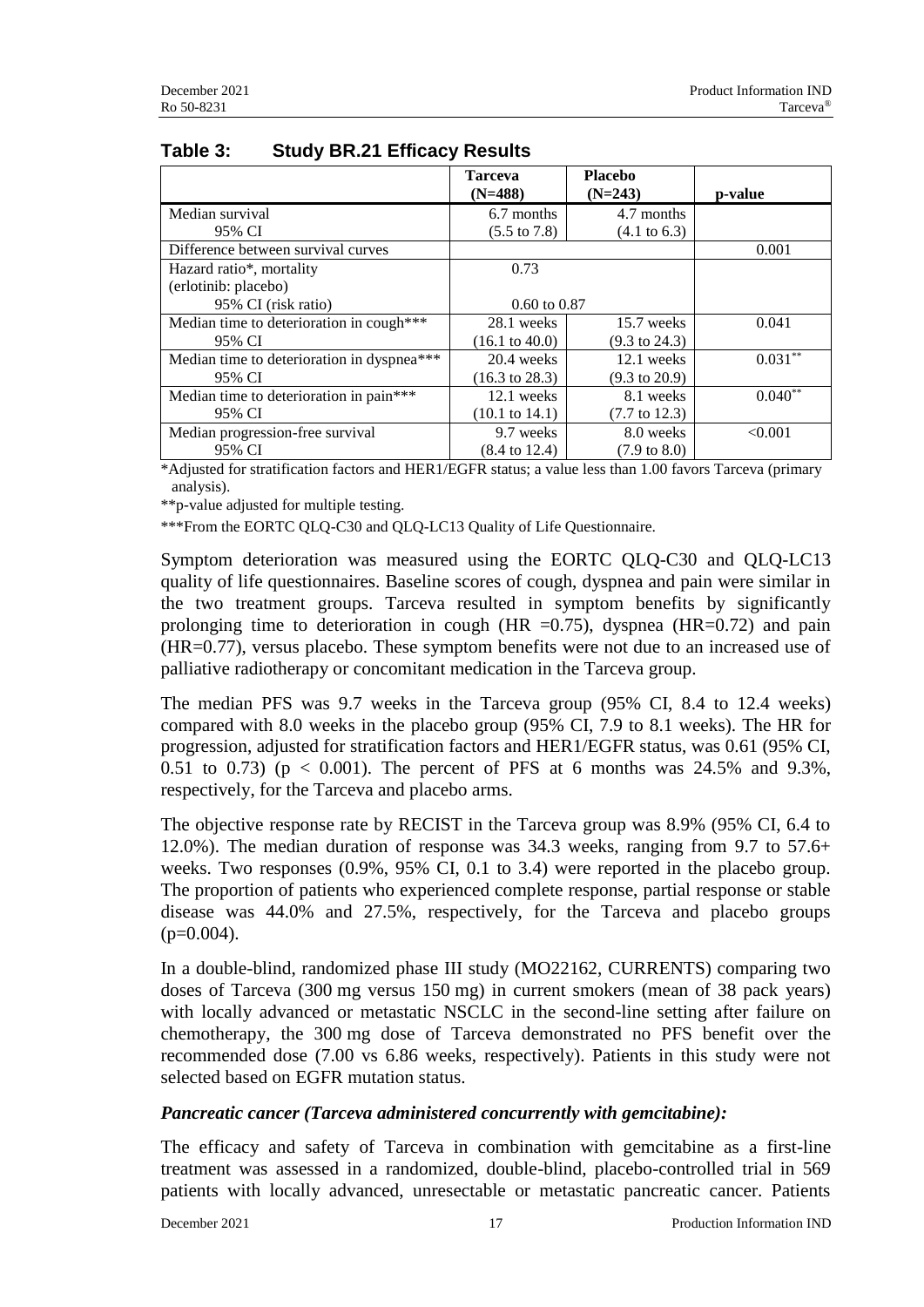were randomized 1:1 to receive Tarceva (100 mg or 150 mg) or placebo once daily on a continuous schedule plus gemcitabine i.v.  $(1000 \text{ mg/m}^2, \text{cycle } 1 - \text{days } 1, 8, 15, 22, 29, 36)$ and 43 of an 8-week cycle; cycle 2 and subsequent cycles - days 1, 8 and 15 of a 4-week cycle [approved dose and schedule for pancreatic cancer, see the gemcitabine SPC]). Tarceva or placebo was taken orally once daily until disease progression or unacceptable toxicity. Study end points included overall survival, response rate and progression-free survival (PFS). Duration of response was also examined. The primary endpoint was survival. A total of 285 patients were randomized to receive gemcitabine plus Tarceva (261 patients in the 100 mg cohort and 24 patients in the 150 mg cohort) and 284 patients were randomized to receive gemcitabine plus placebo (260 patients in the 100 mg cohort and 24 patients in the 150 mg cohort). Too few observations were made for the 150 mg cohort to draw conclusions.

Baseline demographic and disease characteristics of the patients were similar between the 2 treatment groups, 100 mg Tarceva plus gemcitabine or placebo plus gemcitabine, except for a slightly larger proportion of females in the Tarceva arm (51%) compared with the placebo arm  $(44%)$ . The median time from initial diagnosis to randomization was approximately 1.0 month. Approximately half of the patients had a baseline ECOG performance status (PS) of 1, and 17 % had a baseline ECOG PS of 2. Most patients presented with metastatic disease at study entry as the initial manifestation of pancreatic cancer (77% in the Tarceva arm, 76% in the placebo arm).

Survival was evaluated in the intent-to-treat population based on follow-up survival data including 551 deaths. Results are presented for the 100 mg dose cohort (504 deaths). The adjusted hazard ratio for death in the Tarceva group relative to the placebo group was 0.82 (95 % CI, 0.69 to 0.98) ( $p = 0.028$ ). The percent of patients alive at 12 months was 23.8 % in the Tarceva group compared to 19.4% in the placebo group. The median overall survival was 6.4 months in the Tarceva group compared with 6 months in the placebo group.

Table 4 summarizes the results of the study.

|                                                | Tarceva 100mg plus<br>gemcitabine | Placebo plus<br>gemcitabine | p-value |
|------------------------------------------------|-----------------------------------|-----------------------------|---------|
|                                                | $(N = 261)$                       | $(N=260)$                   |         |
| Median survival                                | 6.4 months                        | 6 months                    |         |
| Hazard ratio, mortality<br>(erlotinib:placebo) | 0.82                              |                             |         |
| $(95\% \text{ CI})$                            | $(0.69 \text{ to } 0.98)$         | $p = 0.028$                 |         |
| Patients alive at 12<br>$\%$<br>months         | 23.8                              | 19.4                        |         |

**Table 4: Study PA3 Efficacy Results**

The median PFS was 3.81 months (16.5 weeks) in the Tarceva group (95 % CI, 3.58 to 4.93 months) compared with 3.55 months (15.2 weeks) in the placebo group (95 % CI, 3.29 to 3.75 months) ( $p = 0.006$ ).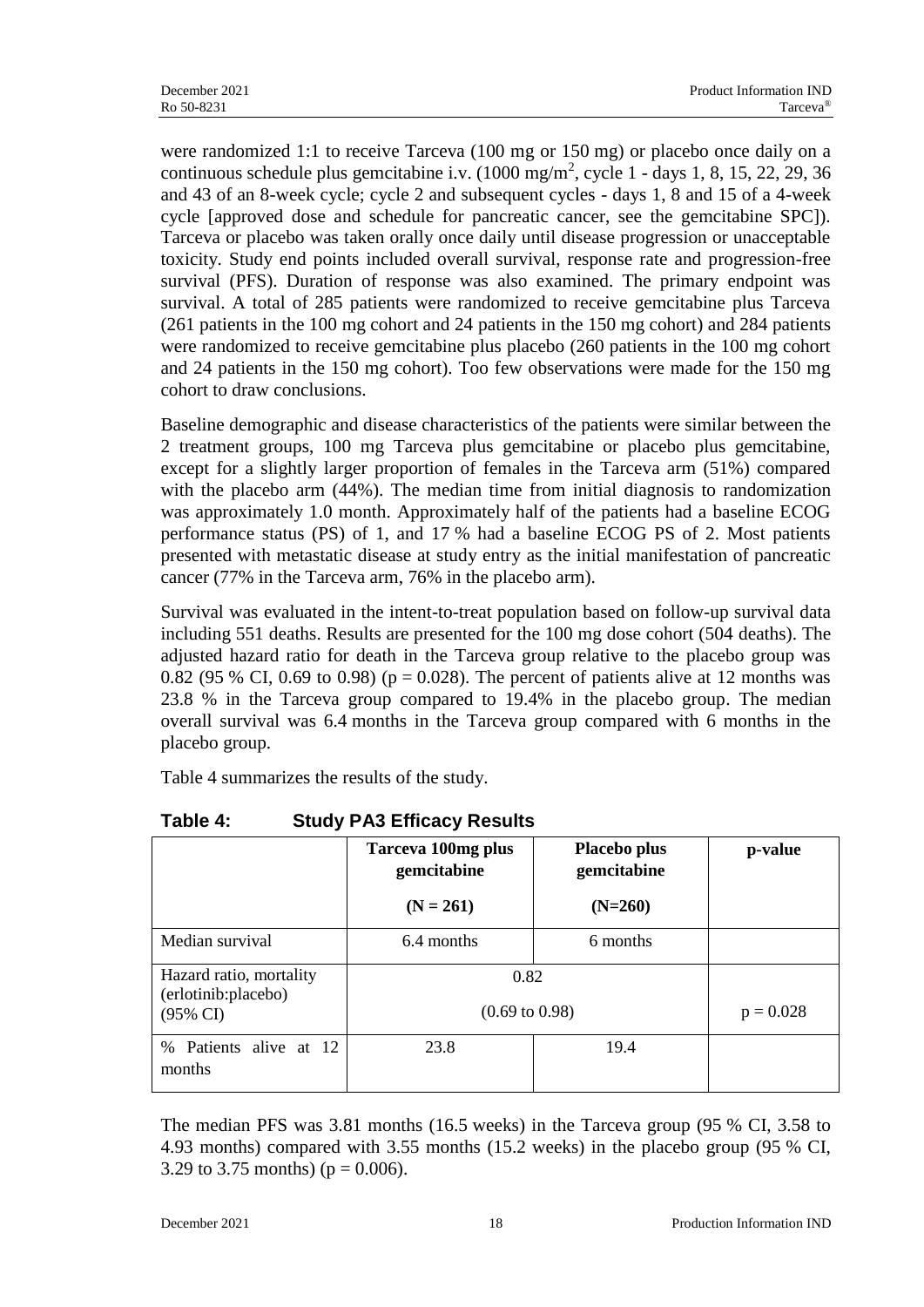The median duration of response was 23.9 weeks, ranging from 3.71 to 56+ weeks. The objective response rate (complete response and partial response) was 8.6 % in the Tarceva group and 7.9% in the placebo group. The proportion of patients who experienced complete response, partial response or stable disease was 59 % and 49.4 %, respectively, for the Tarceva and placebo groups ( $p = 0.036$ ).

# **3.1.3 Immunogenicity**

Not applicable.

# **3.2 Pharmacokinetic Properties**

*Exposure:*

Following a 150 mg oral dose of Tarceva, at steady state, the median time to reach maximum plasma concentrations is approximately 4.0 hours with median maximum plasma concentrations achieved of 1,995 ng/ml. Prior to the next dose at 24 hours, the median minimum plasma concentrations are 1,238 ng/ml. Median AUC achieved during the dosing interval at steady state are 41.300 mcg\*hr/ml.

# **3.2.1 Absorption**

Oral erlotinib is well absorbed and has an extended absorption phase, with mean peak plasma levels occurring at 4 hours after oral dosing. A study in normal healthy volunteers provided an estimate of bioavailability of 59%. The exposure after an oral dose may be increased by food.

Following absorption, erlotinib is highly bound in blood, with approximately 95% bound to blood components, primarily to plasma proteins (i.e. albumin and alpha-1 acid glycoprotein [AAG]), with a free fraction of approximately 5%.

# **3.2.2 Distribution**

Erlotinib has a mean apparent volume of distribution of 232 l and distributes into tumor tissue of humans. In a study of 4 patients (3 with non-small cell lung cancer [NSCLC], and 1 with laryngeal cancer) receiving 150 mg daily oral doses of Tarceva, tumor samples from surgical excisions on Day 9 of treatment revealed tumor concentrations of erlotinib that averaged 1,185 ng/g of tissue. This corresponded to an overall average of 63% of the steady state observed peak plasma concentrations. The primary active metabolites were present in tumor at concentrations averaging 160 ng/g tissue, which corresponded to an overall average of 113% of the observed steady state peak plasma concentrations. Tissue distribution studies using whole body autoradiography following oral administration with  $[14C]$  labeled erlotinib in athymic nude mice with HN5 tumor xenografts have shown rapid and extensive tissue distribution with maximum concentrations of radiolabeled drug (approximately 73% of that in plasma) observed at 1 hour.

# **3.2.3 Metabolism**

*In vitro* assays of cytochrome P450 metabolism showed that erlotinib is metabolized primarily by CYP3A4 and to a lesser extent by CYP1A2, and the extrahepatic isoform CYP1A1. Following a 100 mg oral dose, 91% of the dose was recovered: 83% in feces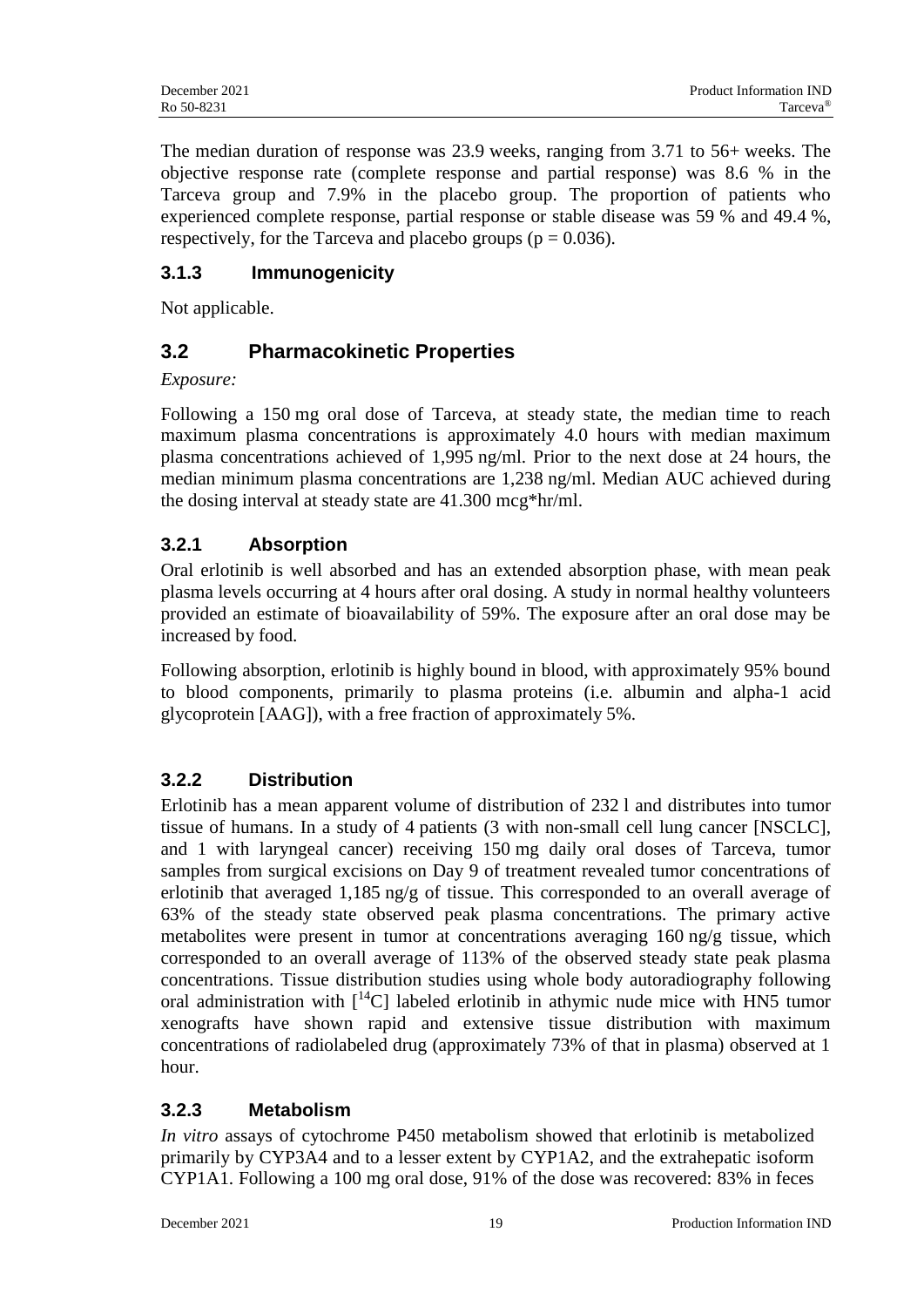(1% of the dose as intact parent) and 8% in urine (0.3% of the dose as intact parent). Extrahepatic metabolism by CYP3A4 in intestine, CYP1A1 in lung, and CYP1B1 in tumor tissue potentially contribute to the metabolic clearance of erlotinib. *In vitro* studies indicate approximately 80-95% of erlotinib metabolism by the CYP3A4 enzyme. There are three main metabolic pathways identified: 1) O-demethylation of either side chain or both, followed by oxidation to the carboxylic acids; 2) oxidation of the acetylene moiety followed by hydrolysis to the aryl carboxylic acid; and 3) aromatic hydroxylation of the phenyl-acetylene moiety. The primary metabolites of erlotinib produced by O-demethylation of either side chain have comparable potency to erlotinib in nonclinical *in vitro* assays and *in vivo* tumor models. They are present in plasma at levels that are <10% of erlotinib and display similar pharmacokinetics as erlotinib.

# **3.2.4 Elimination**

The metabolites and trace amounts of erlotinib are excreted predominantly via the feces (>90%), with renal elimination accounting for only a small amount of an oral dose.

#### *Clearance:*

A population pharmacokinetic analysis in 591 patients receiving single agent Tarceva shows a mean apparent clearance of 4.47 l/hour with a median half-life of 36.2 hours. Therefore, the time to reach steady state plasma concentration would be expected to occur in approximately 7-8 days. No significant relationships between predicted apparent clearance and patient age, body weight, gender, and ethnicity were observed.

Patient factors, which correlate with erlotinib pharmacokinetics, are serum total bilirubin, AAG concentrations and current smoking. Increased serum concentrations of total bilirubin and AAG concentrations were associated with a slower rate of erlotinib clearance. Smokers had a higher rate of erlotinib clearance (see 2.8 Interactions with other Medicinal Products and other Forms of Interaction).

A second population pharmacokinetic analysis was conducted that incorporated erlotinib data from 204 pancreatic cancer patients who received erlotinib plus gemcitabine. This analysis demonstrated that covariates affecting erlotinib clearance in patients from the pancreatic study were very similar to those seen in the prior single-agent pharmacokinetic analysis. No new covariate effects were identified. Co-administration of gemcitabine had no effect on erlotinib plasma clearance.

# **3.2.5 Pharmacokinetics in Special Populations**

There have been no specific studies in pediatric or elderly patients.

Hepatic impairment: Erlotinib is mainly cleared by the liver. Erlotinib exposure was similar in patients with moderately impaired hepatic function (Child-Pugh score 7-9) compared with patients with adequate hepatic function including patients with primary liver cancer or hepatic metastases.

Renal impairment: Erlotinib and its metabolites are not significantly excreted by the kidneys, as less than 9% of a single dose is excreted in the urine. No clinical studies have been conducted in patients with compromised renal function.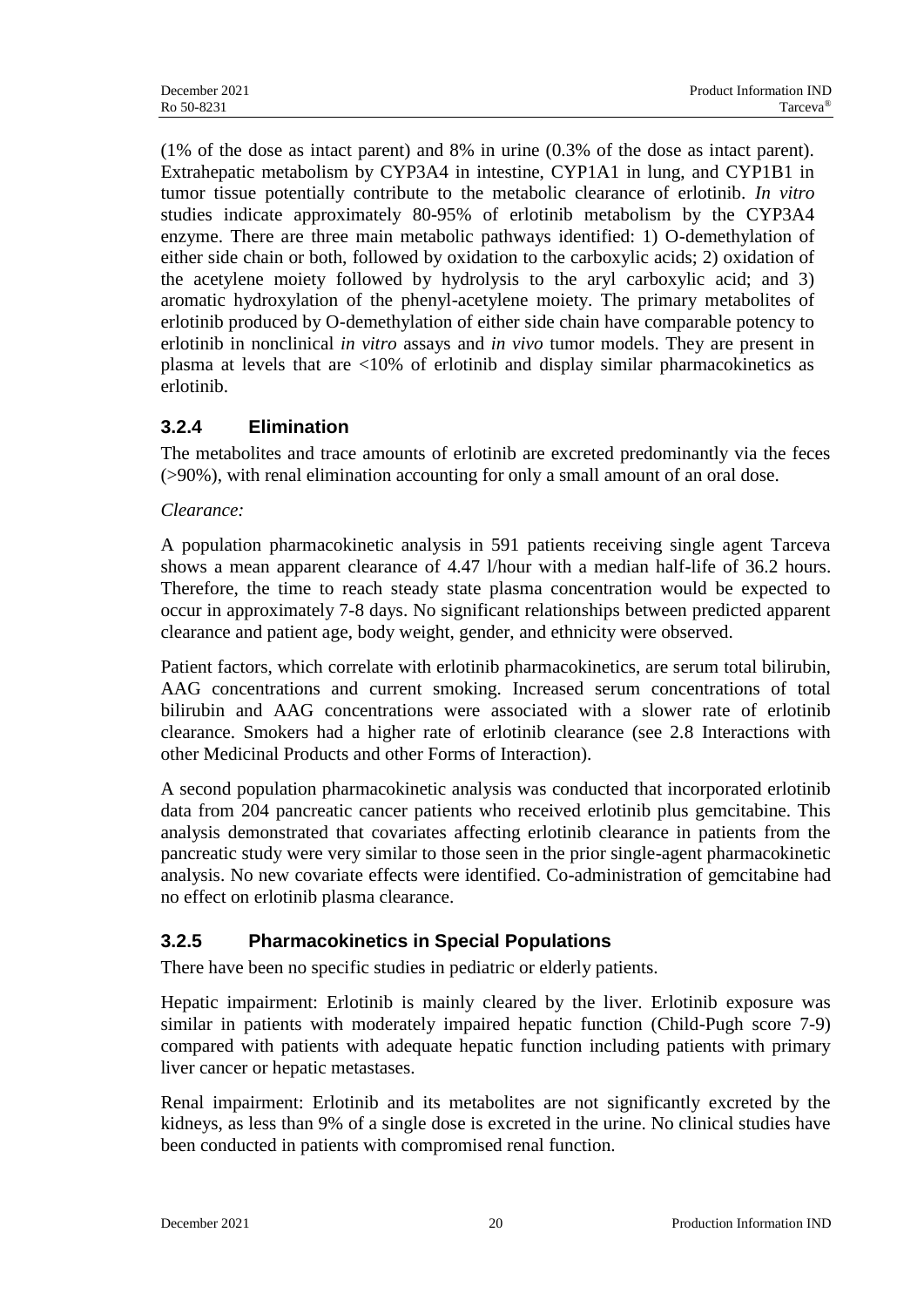Smokers: A pharmacokinetic study in nonsmoking and currently cigarette smoking healthy subjects has shown that cigarette smoking leads to increased clearance of, and decreased exposure to, erlotinib. The  $AUC_{0\text{-infinity}}$  in smokers was about 1/3 to 1/2 of that in never/former smokers (n=16 in each of smoker and never/former smoker arms). This reduced exposure in current smokers is presumably due to induction of CYP1A1 in lung and CYP1A2 in the liver.

In the pivotal Phase III NSCLC trial, current smokers achieved erlotinib steady state trough plasma concentration of 0.65  $\mu$ g/ml (n=16) which was approximately 2-fold less than the former smokers or patients who had never smoked (1.28  $\mu$ g/ml, n=108). This effect was accompanied by a 24% increase in apparent erlotinib plasma clearance.

In a phase I dose escalation study in NSCLC patients who were current smokers, pharmacokinetic analyses at steady-state indicated a dose proportional increase in erlotinib exposure when the Tarceva dose was increased from 150 mg to the maximum tolerated dose of 300 mg. Steady-state trough plasma concentrations at a 300mg dose in current smokers in this study was 1.22  $\mu$ g/ml (n=17) (see sections 2.2 Special Dosage Instructions, 2.8 Interactions with other Medicinal Products and other Forms of Interaction).

# **3.3 Nonclinical Safety**

# **3.3.1 Carcinogenicity**

Evidence for a carcinogenic potential was not seen in nonclinical studies. Erlotinib was neither genotoxic nor clastogenic in genetic toxicity studies. Two-year carcinogenicity studies with erlotinib conducted in rats and mice were negative up to exposures exceeding human therapeutic exposure (up to 2-fold and 10-fold higher, respectively, based on Cmax and/or AUC).

# **3.3.2 Genotoxicity**

Erlotinib was negative in the standard battery of genotoxicity assays.

# **3.3.3 Impairment of Fertility**

Impairment of fertility was not observed in studies with male and female rats at doses near the MTD levels.

# **3.3.4 Reproductive Toxicity**

Data from reproductive toxicology tests in rats and rabbits indicate that, following exposure to erlotinib at doses near the MTD and/or doses that were maternally toxic, there was embryotoxicity, but there was no evidence of teratogenicity, or abnormal preor postnatal physical or behavioral development. Maternal toxicity in both rats and rabbits in these studies occurred at plasma exposure levels that were similar to those in humans following a 150 mg dose of erlotinib.

# **3.3.5 Other**

Chronic dosing effects observed in at least 1 animal species or study included effects on the cornea (atrophy, ulceration), skin (follicular degeneration and inflammation, redness, and alopecia), ovary (atrophy), liver (liver necrosis), kidney (renal papillary necrosis and tubular dilatation), and gastrointestinal tract (delayed gastric emptying and diarrhea). Red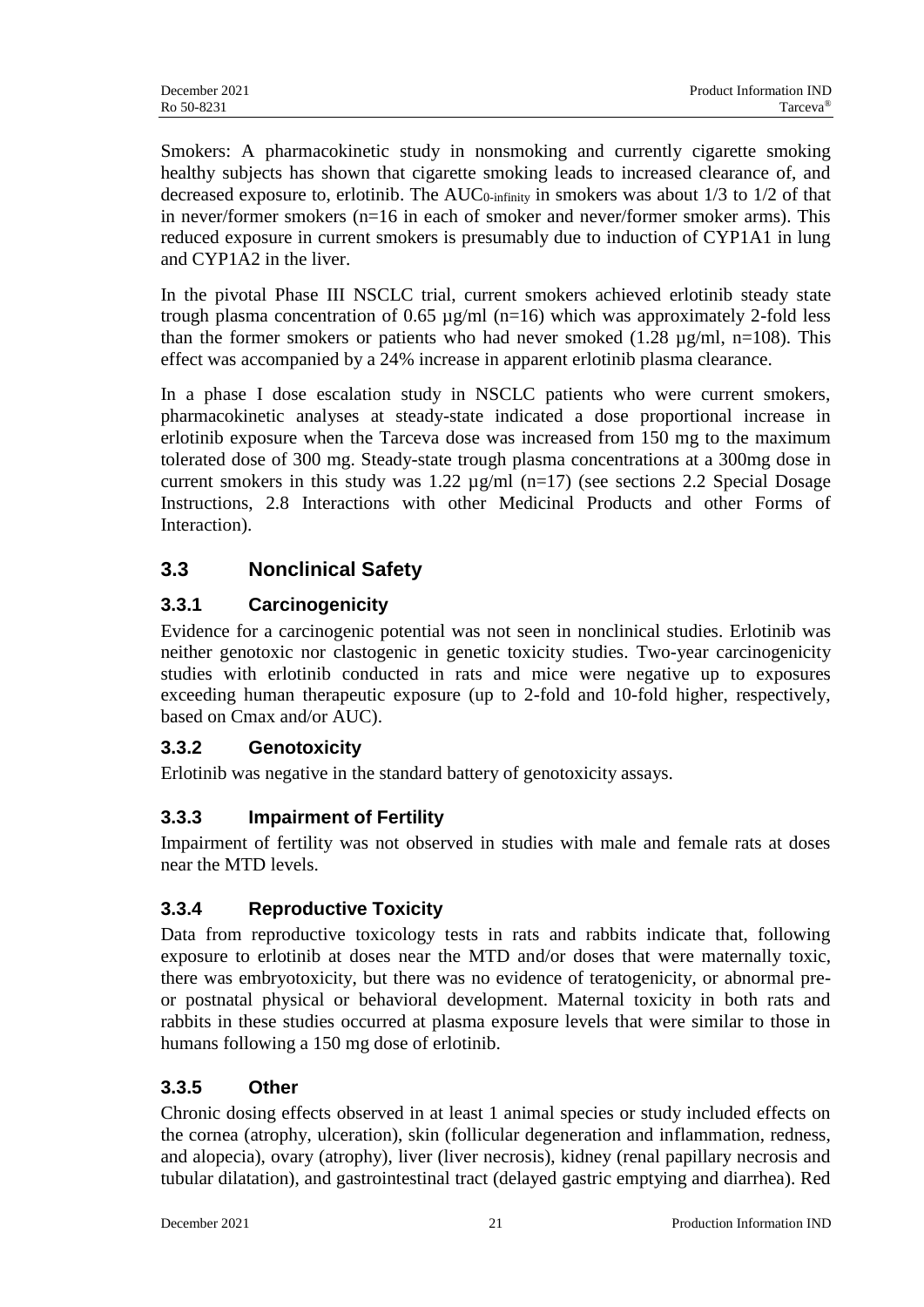blood cell (RBC) counts, hematocrit and hemoglobin were decreased and reticulocytes were increased. White blood cells (WBCs), primarily neutrophils, were increased. There were treatment-related increases in alanine aminotransferase (ALT), aspartate aminotransferase (AST), and bilirubin.

*In vitro* studies of erlotinib showed inhibition of hERG channels at concentrations at least 20 times higher than the free drug concentration in humans at therapeutic doses. Studies in dogs did not show QT-prolongation. A systematic centralized review of ECG data from 152 individuals from seven studies with healthy volunteers found no evidence of QT prolongation, and clinical studies have found no evidence of arrhythmias, associated with QT prolongation.

# **4. DESCRIPTION**

Tarceva (erlotinib), a kinase inhibitor, is a quinazolinamine with the chemical name N-(3 ethynylphenyl)-6,7-bis(2-methoxyethoxy)-4-quinazolinamine.

Tarceva contains erlotinib as the hydrochloride salt that has the following structural formula:



Erlotinib hydrochloride has the molecular formula C22H23N3O4.HCl and a molecular weight of 429.90. The molecule has a pKa of  $5.42$  at  $25^{\circ}$ C. Erlotinib hydrochloride is very slightly soluble in water, slightly soluble in methanol and practically insoluble in acetonitrile, acetone, ethyl acetate and hexane.

Aqueous solubility of erlotinib hydrochloride is dependent on pH with increased solubility at a pH of less than 5 due to protonation of the secondary amine.

Over the pH range of 1.4 to 9.6, maximal solubility of approximately 0.4 mg/mL occurs at a pH of approximately 2.

Tarceva tablets for oral administration are available in three dosage strengths containing erlotinib hydrochloride (27.3 mg, 109.3 mg and 163.9 mg) equivalent to 25 mg, 100 mg and 150 mg erlotinib and the following inactive ingredients: lactose monohydrate, hypromellose, hydroxypropyl cellulose, magnesium stearate, microcrystalline cellulose, sodium starch glycolate, sodium lauryl sulfate and titanium dioxide. The tablets also contain trace amounts of color additives, including FD&C Yellow #6 (25 mg only) for product identification.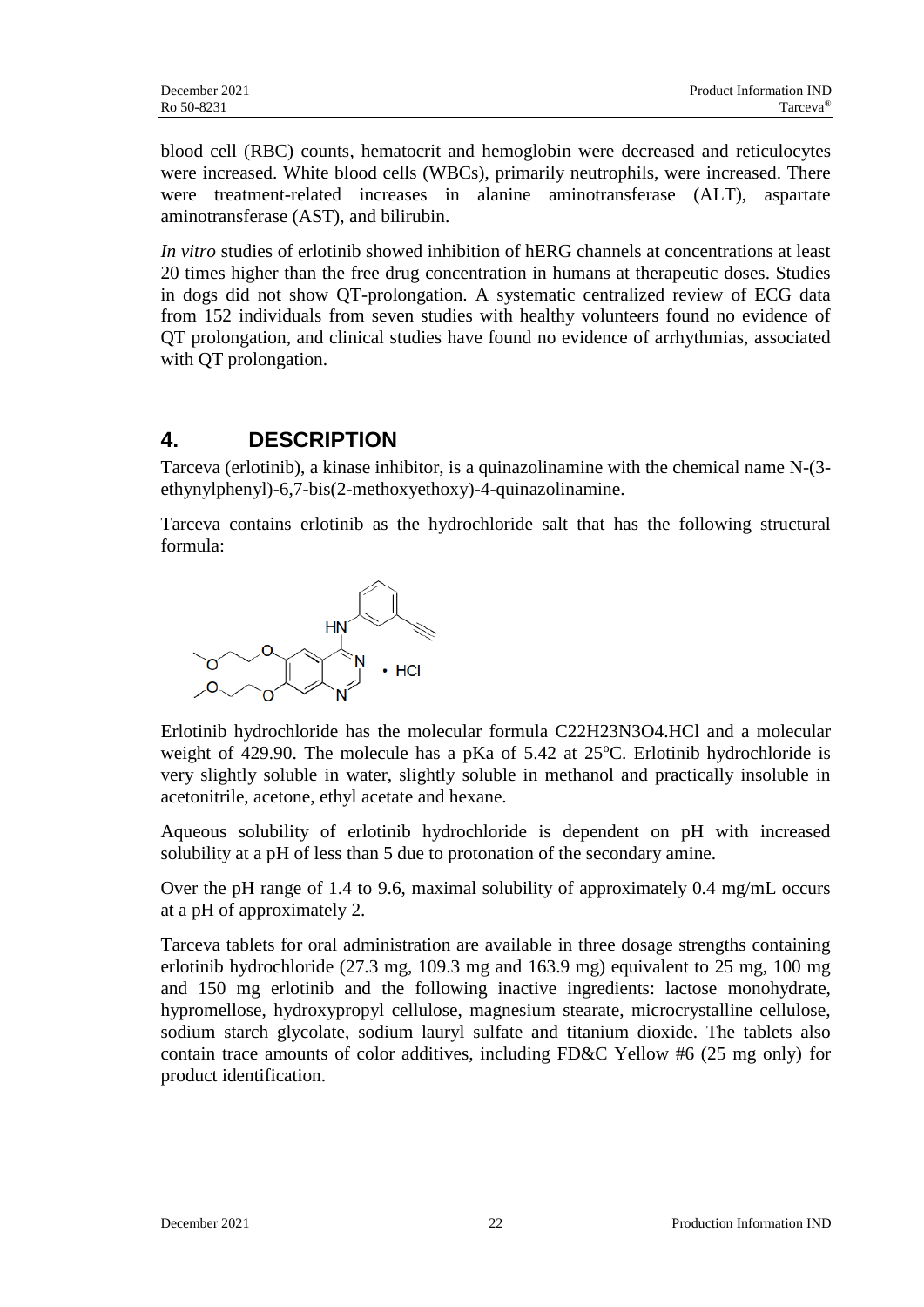# **5. PHARMACEUTICAL PARTICULARS**

### **5.1 Storage**

**Storage:** Do not store above 30 $^{\circ}$  C.

**Shelf Life:** 4 years when stored in the pack within desired storage condition.

Tarceva should not be used after the expiry date shown on the pack.

Keep out of reach of children.

# **5.2 Special Instructions for Use, Handling and Disposal**

*Incompatibilities*

Not applicable.

#### *Disposal of unused/expired medicines*

The release of pharmaceuticals in the environment should be minimized. Medicines should not be disposed of via wastewater and disposal through household waste should be avoided. Any unused medicinal product or waste material should be disposed of in accordance with local requirements.

# **5.3 Packs**

Tarceva 100mg and 150mg Tablets are currently marketed in India.

Pack size for marketed strengths are:

| 100 mg tablets | 30 |
|----------------|----|
| 150 mg tablets | 30 |

# **6. PATIENT COUNSELLING INFORMATION**

If the following signs or symptoms occur, patients should be advised to seek medical advice promptly [see Warnings and Precautions (2.4) and Dosage and Administration (2.2)].

- Onset or worsening of skin rash
- Severe or persistent diarrhea, nausea, anorexia, or vomiting
- Onset or worsening of unexplained shortness of breath or cough
- Eye irritation

Given that skin reactions are anticipated when taking Tarceva, proactive intervention may include alcohol-free emollient cream and use of sunscreen or avoidance of sun exposure. The management of rash should be discussed with the patient. This may include topical